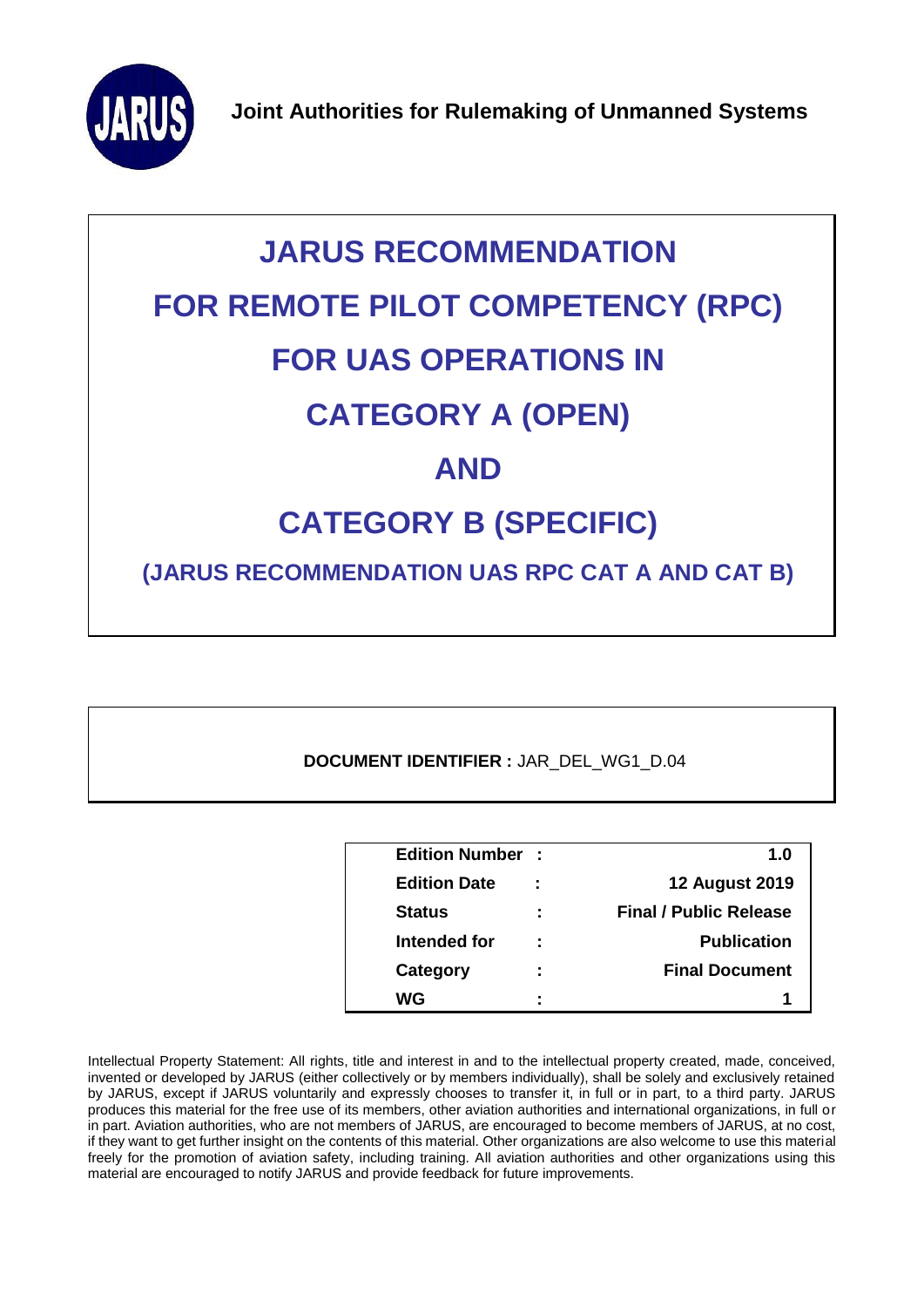## **DOCUMENT CHARACTERISTICS**

**TITLE JARUS RECOMMENDATION UAS RPC CAT A AND CAT B Publications Reference:** JAR\_doc\_15 **Document Identifier** JAR\_DEL\_WG1\_HRO1\_D.04 **ID Number:** D.04  **Edition:** 1.0 **Edition Date:** 12/08/2019 **Abstract** This JARUS Recommendation UAS RPC CAT A AND CAT B ultimately aims to provide recommendations for competent authorities (national authorities or Regional Safety Oversight Organizations - RSOO) to use for their own national legislation, concerning uniform remote pilot competency for operations in Category A (alias 'open') and Category B (alias 'specific). The recommendations presented in this JARUS Recommendation UAS RPC CAT A AND CAT B document represents the culmination of best practices and procedures used in prior RPAS approvals, existing regulations, as well as input from JARUS WG1 expert members. **Contact Person(s) Tel WG1** Henri Rodenburg +4922189905067 Leader WG1 **STATUS, AUDIENCE AND ACCESSIBILITY Status Intended for Accessible via** Working Draft  $\Box$  General Public  $\Box$  Intranet  $\Box$ Final  $\Box$  JARUS members  $\square$  Extranet  $\square$ Proposed Issue **COLLECT** Restricted Plenary Team  $\Box$  Internet Website http://jarusrpas.org ☑ Released Issue  $\Box$  Internal consultation  $\Box$  Share point  $\Box$ External consultation  $\Box$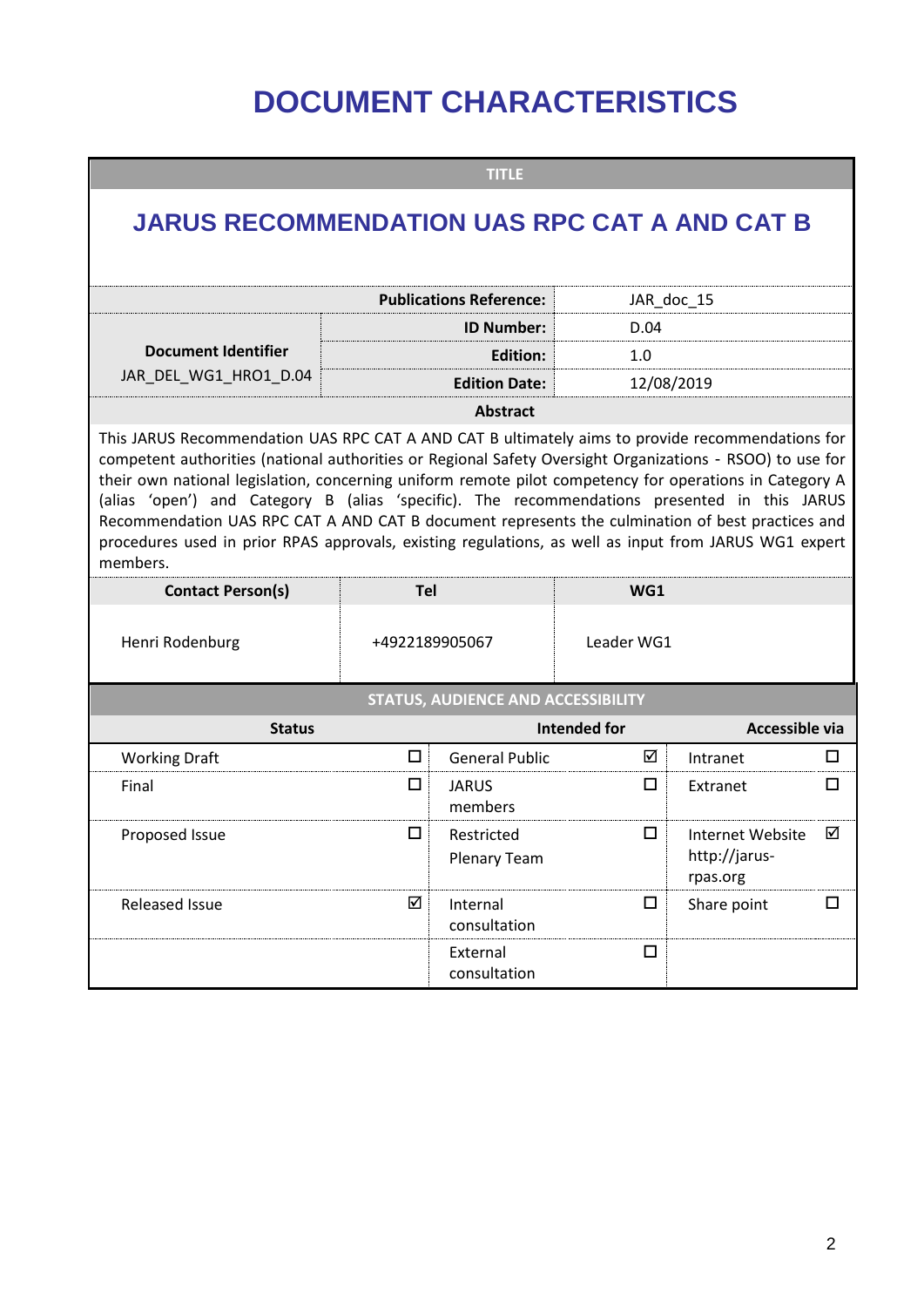## **DOCUMENT APPROVAL**

The following table identifies the process successively approving the present issue of this document before public publication.

| <b>PROCESS</b>               | <b>NAME WG leader</b> | <b>DATE</b>     |
|------------------------------|-----------------------|-----------------|
| WG <sub>1</sub>              | Henri Rodenburg       | 16 October 2018 |
| Internal<br>Consultation     | Henri Rodenburg       | 9 January 2019  |
| External<br>Consultation     | Henri Rodenburg       | 28 March 2019   |
| For approval<br>Plenary Team | Henri Rodenburg       | 21 August 2019  |
| Published                    |                       |                 |
|                              |                       |                 |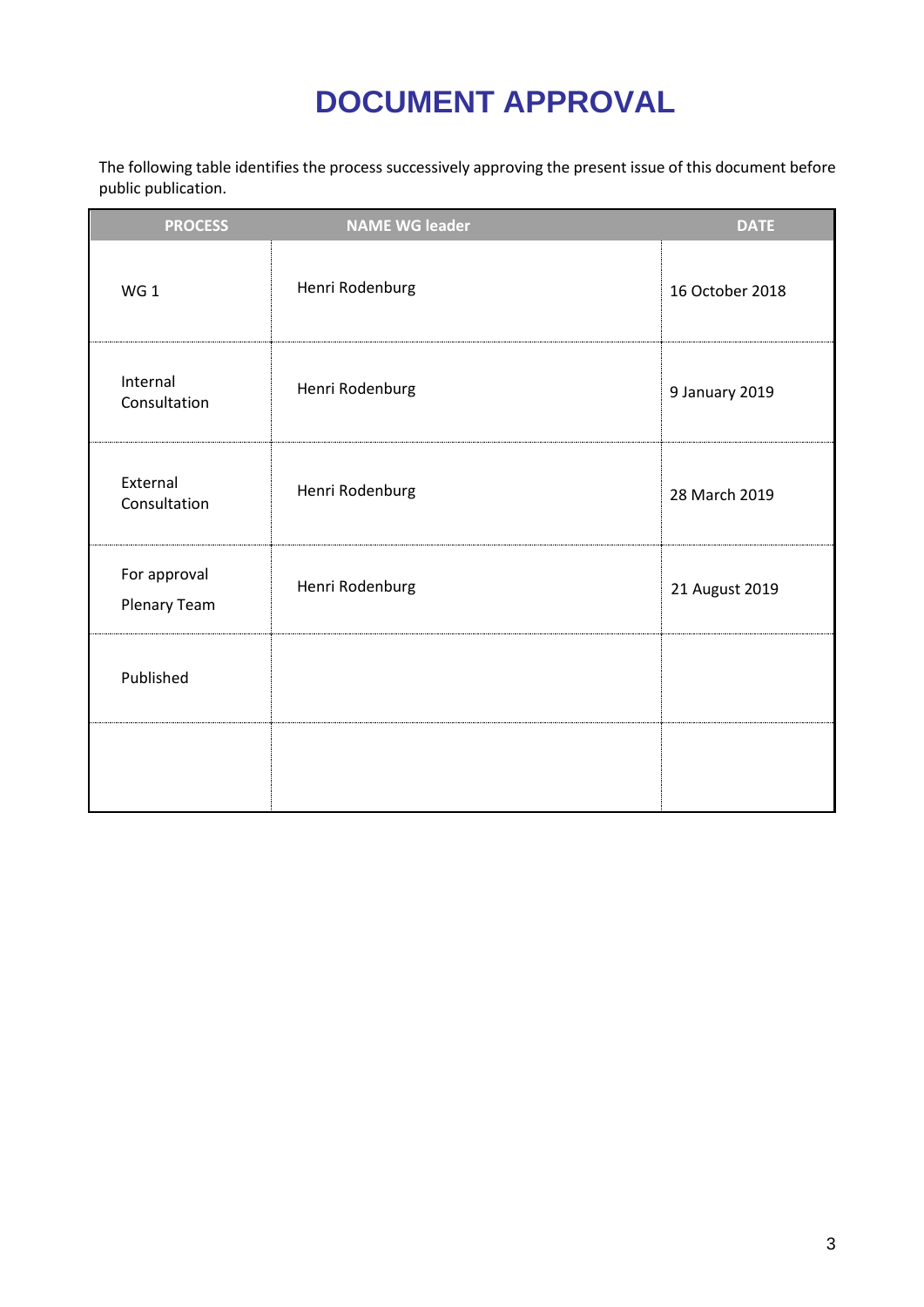## **DOCUMENT CHANGE RECORD**

The following table records the complete history of the successive editions of the present document.

| <b>EDITION</b><br><b>NUMBER</b> | <b>EDITION</b><br><b>DATE</b> | <b>REASON FOR CHANGE</b>            | <b>PAGES AFFECTED</b> |
|---------------------------------|-------------------------------|-------------------------------------|-----------------------|
| 0.0                             | 16 October 2019               | Initial draft                       | ALL                   |
| 0.1                             | 28 March 2019                 | Completion of internal consultation | ALL                   |
| 0.2                             | 12 August 2019                | Completion of external consultation | ALL                   |
| 1.0                             | 21 August 2019                | Document for publication            |                       |

#### **JARUS WG1**

**Henri Rodenburg**

E-mail: henri.rodenburg@easa.europa.eu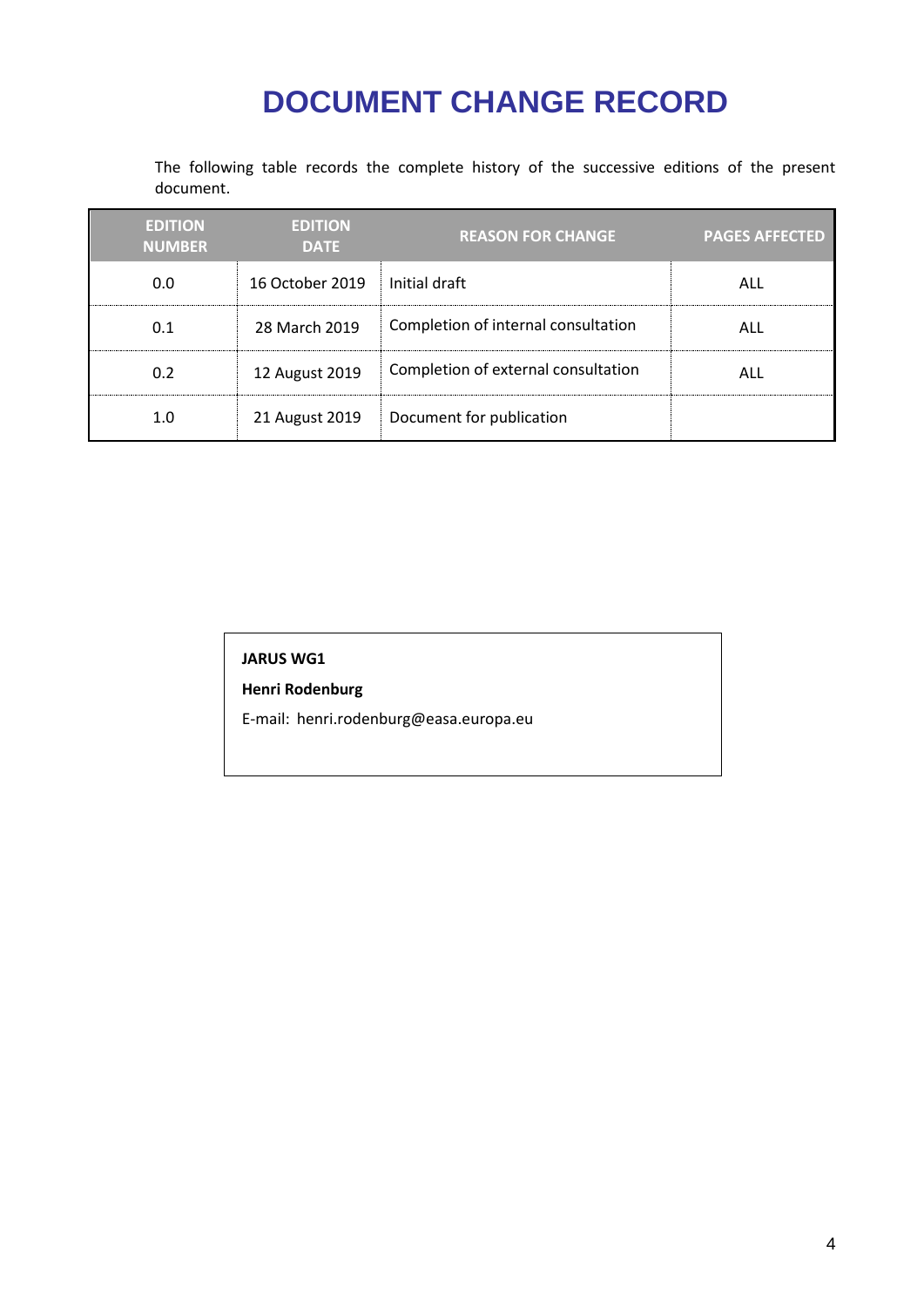## **JARUS RECOMMENDATION UAS RPC CAT A AND CAT B**

**EDITION 1.0**

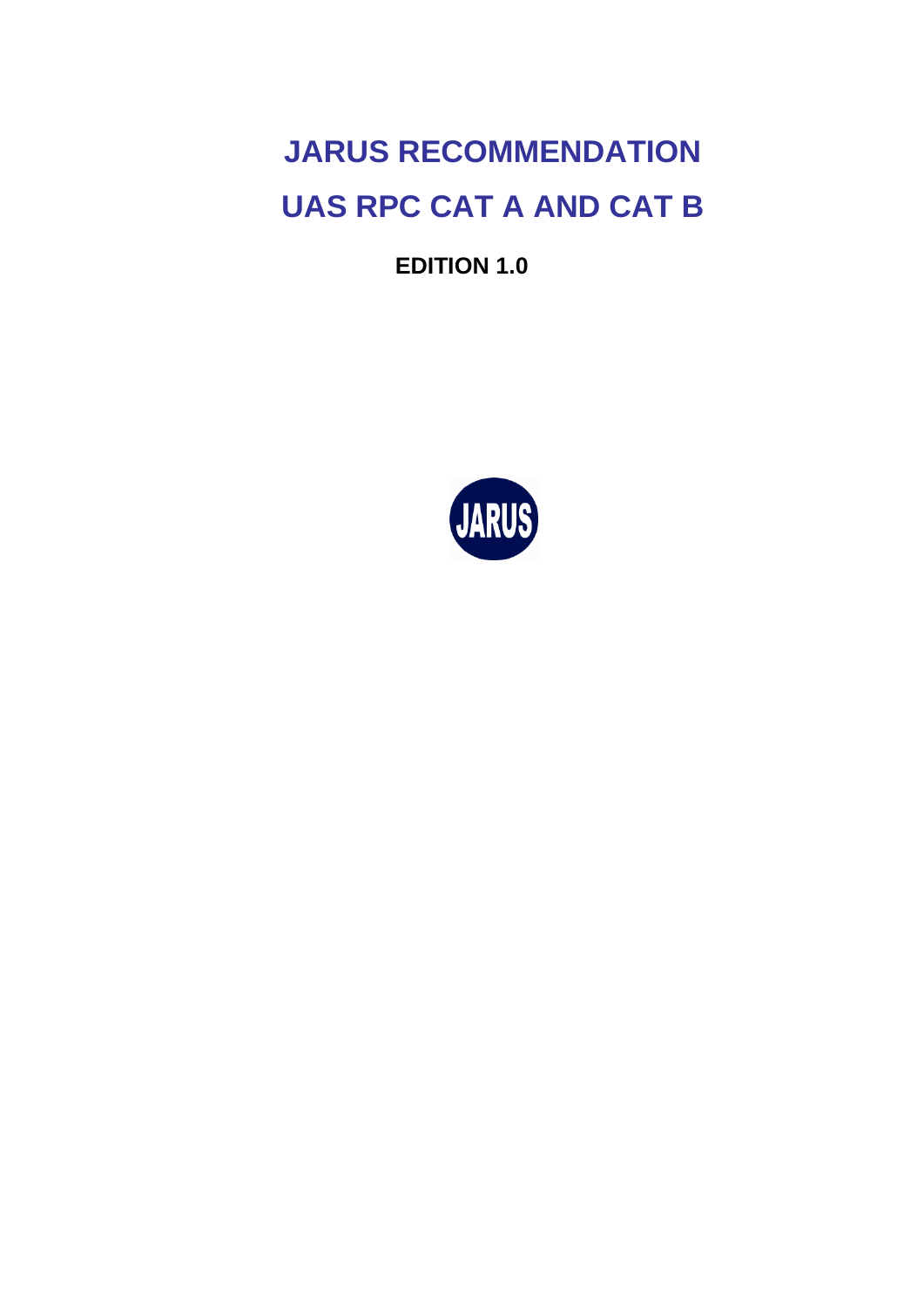**[THIS PAGE INTENTIONALLY LEFT BLANK]**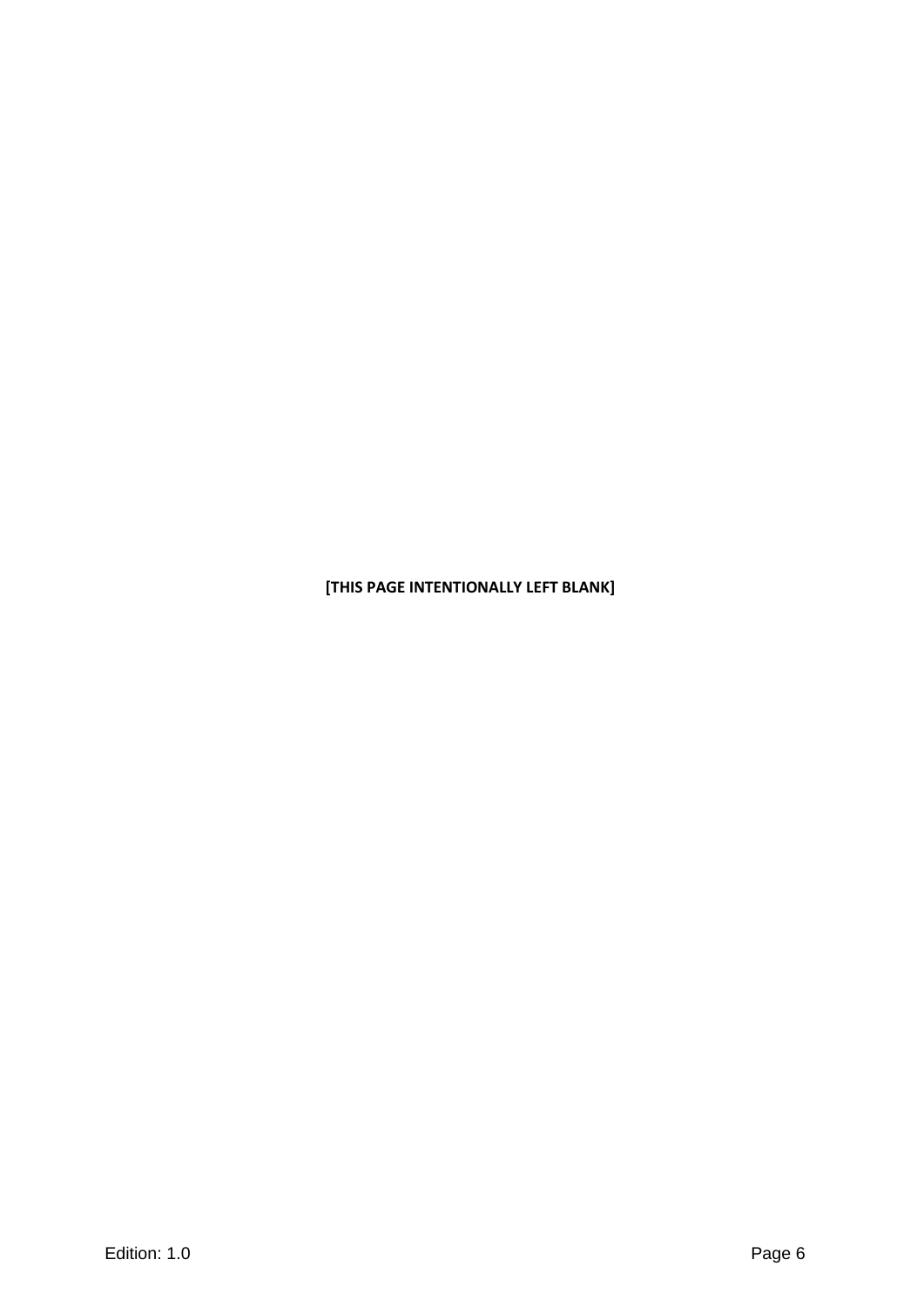## **EXPLANATORY NOTE**

#### **1. Introduction**

The Joint Authorities for Rulemaking on Unmanned Systems (JARUS) has established a remote flight crew licensing workgroup, WG 1, to develop guidance material for remote pilots.

The workgroup holds representatives from JARUS 'Member States' members and Stakeholder Consultancy Body (SCB) members.

WG1 developed the JARUS-FCL Recommendation (JAR doc 03), which was published on the JARUS website on 9 September 2015. This document aims at providing recommendations concerning uniform personnel licensing and competencies in the operation of remotely piloted aircraft system (RPAS) for Category C (certified). After this publication WG1 developed the guidance material (JAR doc 10) for this JARUS-FCL Recommendation, which was published on the JARUS website on 11 April 2017.

This JARUS Recommendation UAS RPC CAT A AND CAT B is the latest outcome of WG1. The Category A (alias 'open') and Category B (alias 'specific) are as defined in the JARUS OPS deliverables:

- a. Category A operations include the use of (uncertified UAS of less than 25 kg maximum take-off mass (MTOM), subject to proportionate operational limitations and requirements, in which the national aviation authority (NAA) is involved only for registration process. Category A is divided in 3 subcategories A1, A2 and A3 operations which are fully explained in JAR doc 14, as published on 20 July 2018, v.2.8).
- b. Category B operations include the use of UAS, subject to a process of either a declaration or authorisation, based on a risk assessment (e.g. Specific Operations Risk Assessment (SORA)).

The purpose of this JARUS Recommendation UAS RPC CAT A AND CAT B is to define a framework that can be utilised by any competent authority (national authority or Regional Safety Oversight Organizations - RSOO) for UAS remote pilot competence (RPC) operating in either Category A or B. This will ensure proportionate and sufficient levels of remote pilot competence (RPC) proposed under SORA Annex E – Integrity and assurance levels for the Operating Safety Objectives (OSO) for remote crew training.

#### **2. Rationale**

For theoretical knowledge training, WG1 developed a core list of basic theoretical knowledge any remote pilot operating in Category A2 and A3 should possess. No theoretical knowledge is recommended for Category A1 due to the low level of risk from limited size of UAS allowed in that category. This basic core is described in Part A of the Recommendation for Category A2 and A3 which outlines specific areas of theoretical knowledge which should be assessed by examination.

In Category B, an enhanced core set of theoretical knowledge (on top of the basic theoretical knowledge of Category A2 and A3) is recommended with additional operation-specific competencies that would act as endorsements on a remote pilot's RPC certificate.

The basic theoretical knowledge (Category A2 and A3) and advanced theoretical knowledge (Category B) is laid out in tabular format in Appendix A. It provides a general classification of recommended theoretical knowledge in the left column and the respective theoretical knowledge requirements that comprise the competency classification in the middle columns.

The table of operation-specific competencies for Category B operations is provided in Appendix B. These operation-specific competencies are additional theoretical knowledge that a remote pilot should possess prior to flying a particular type of operation(s) requiring a risk assessment as outlined in the SORA.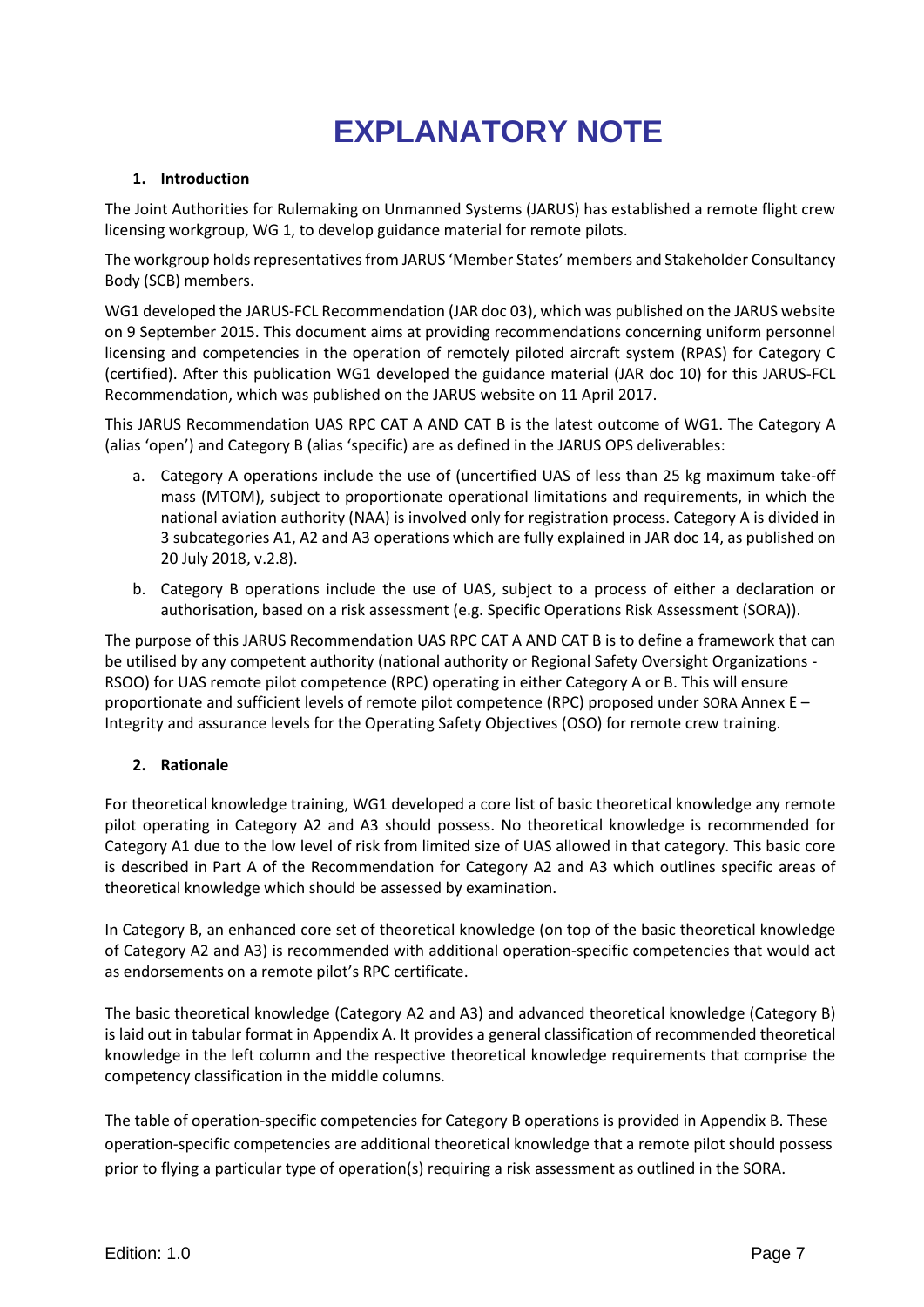Application of practical skills is addressed in the Category A and Category B RPC rationales.

#### **Category A RPC rationale:**

Category A2 and A3 operations require the lowest level of basic RPC with subjects on theoretical knowledge with basic areas to be covered. The verification of the theoretical knowledge can be achieved via online examination, observed examination, or any other means deemed acceptable by the competent authority or the recognized assessment entity (RAE). While the majority of category A3 operations can be safely conducted with a theoretical knowledge examination alone, Category A2 operations allow flights near people so a practical skills demonstration is recommended only for these operations to ensure the remote pilot is able to manoeuvre the UAS to avoid close-proximity to nonparticipants in the operation.

#### **Category B RPC rationale:**

Category B operations require a higher level of theoretical knowledge and practical skill to ensure the safe operation of the UAS and may require a varied range of competencies depending on the type of operation being undertaken. Therefore, the areas to be covered under the subjects of theoretical knowledge established for Category A2 and A3 is expanded, and new areas are added to form an advanced theoretical knowledge for Category B. For this reason, remote pilots wishing to move from Category A2 and A3 operations to Category B operations would need to take the advanced theoretical examination and any appropriate operation-specific module examination prior to conducting Category B operations.

#### **Operation-specific modules**

Because Category B comprises a wide range of operation types, a wide range of RPC would be needed to safely conduct every type of operation included. Rather than recommend remote pilots be versed in every possible practical skill, this document breaks down the variety of theoretical knowledge and practical skill needed to safely conduct specific operations into operation-specific modules.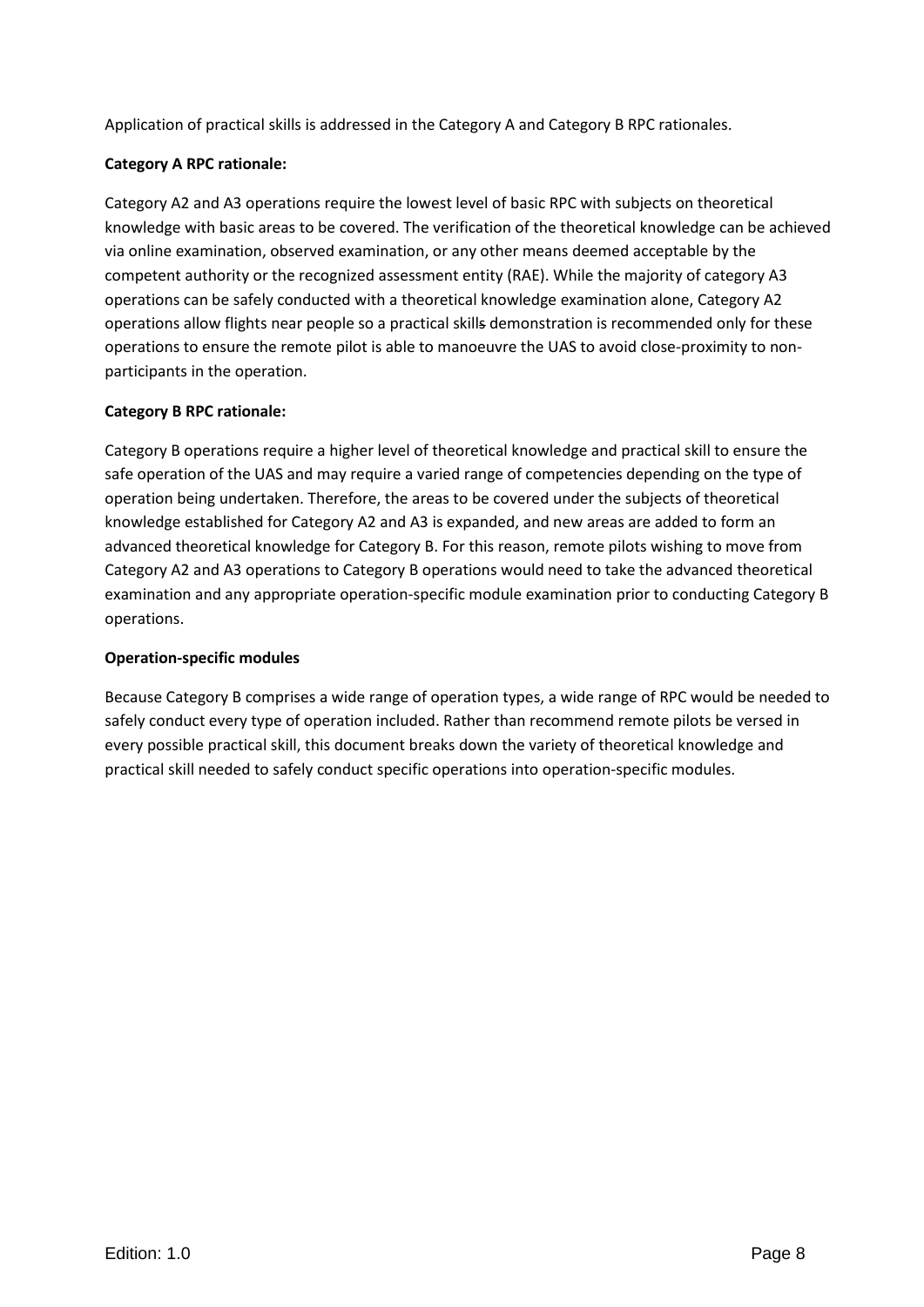THE COMPETENT AUTHORITIES FOR CIVIL AVIATION OF CERTAIN ICAO CONTRACTING STATES (REFERRED TO AS THE JOINT AUTHORITIES FOR RULEMAKING ON UNMANNED SYSTEMS (JARUS)),

> Having regard to the JARUS deliverables as published on the JARUS website, in particular JAR doc 06 – SORA and JAR doc 14 – OPS Cat A,

> Having regard to existing regulations, national and international on competency for the remote pilot, thereof

Whereas:

- (1) JARUS agreed this JARUS Recommendation UAS RPC CAT A AND CAT B Recommendation) with a view to provide a harmonised basis to regulate organisations involved in the life cycle of civil UAS.
- (2) This Recommendation may be used by competent authorities (national authorities or regional safety oversight organisations (RSOOs)) to develop provisions regarding in UAS activities in relation to the concept of operations in their respective states or regions.

HAS ADOPTED THIS RECOMMENDATION: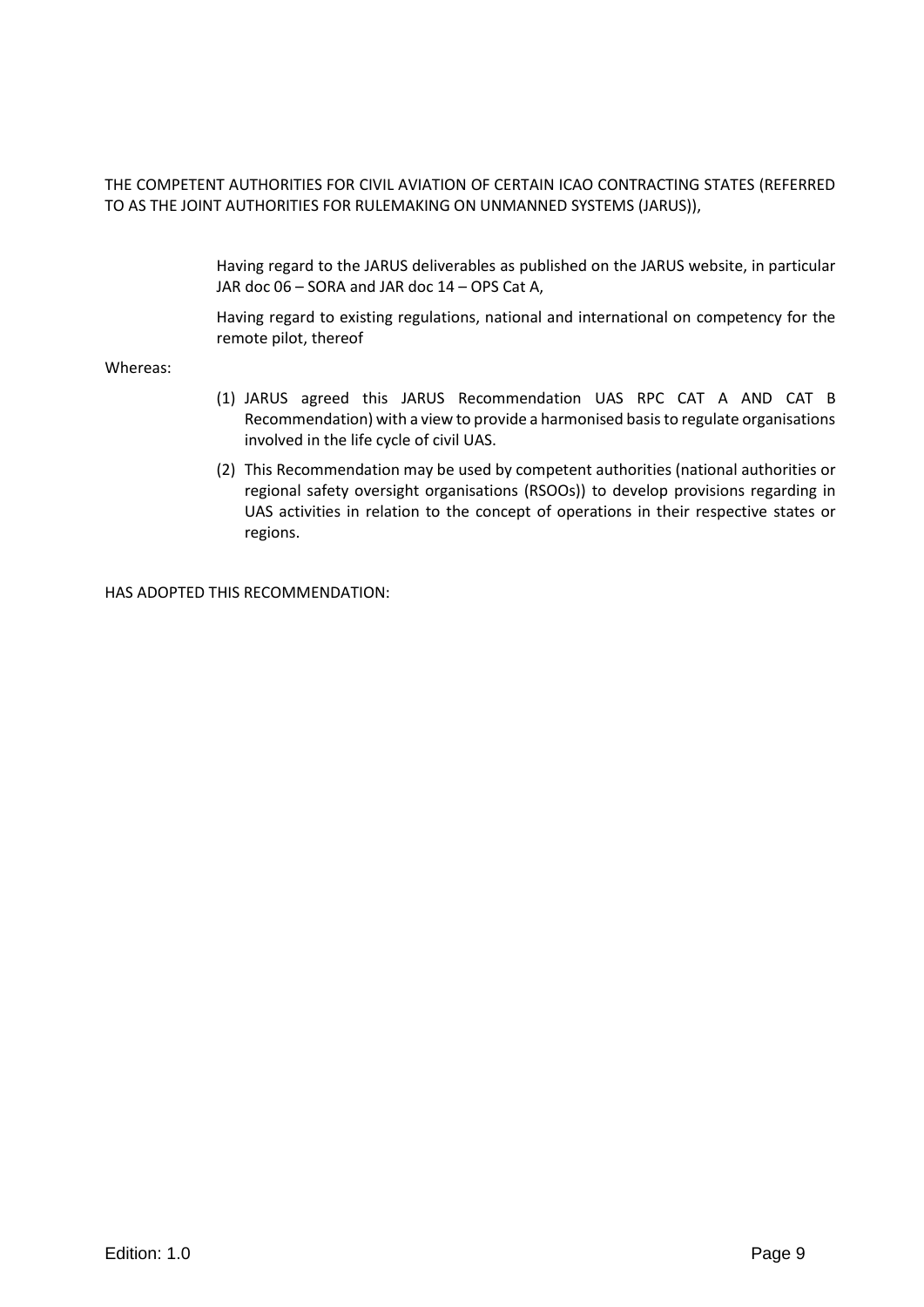#### *Subject matter*

This Recommendation lays down provisions for:

- (1) a minimum and adequate remote pilot competency (RPC) for unmanned aircraft system (UAS) operations in Category A2 and A3 and Category B, and
- (2) for RPC documentation in Category B,
- (3) RPC is optional in Category A1.

#### *Article 2*

#### *Scope*

- (1) This Recommendation should be applicable to remote pilots operating in Category A2 and A3 and Category B:
	- (a) remote pilots operating in Category A2 and A3 should comply with the RPC provisions set out in Annex Part A of this Recommendation.
	- (b) remote pilots operating in Category B should comply with Annex Part B of this Recommendation as well as any RPC provisions set out in the operational authorisation issued by the competent authority.
- (2) Out of scope of this Recommendation are:
	- (a) RPC for Category C, or certified operations,
	- (b) the responsibilities of the UAS operator who wants to conduct any additional training for remote crew that a competent authority may require as part of an operational approval within Category B operations,
	- (c) autonomous operations that do not allow any human intervention. This is different from automated operations that still require human RPC,
	- (d) Competence requirements for personnel other than the remote pilot.

#### *Article 3*

#### *Definitions and abbreviations*

- (1) For the purpose of this Recommendation, the following definitions apply:
	- (a) 'beyond visual line of sight' (BVLOS) means a type of UAS operation in which the remote crew, including the remote pilot and visual observers, is unable to maintain continuous unobstructed and unaided visual contact with the UA;
	- (b) 'competent authority' means any national authority or RSOO that has the legally delegated or invested authority, capacity, or power to decide to implement these recommendations.
	- (c) 'recognised assessment entity' (RAE) means an entity recognised by the competent authority as a provider for theoretical knowledge examination and practical skill assessment.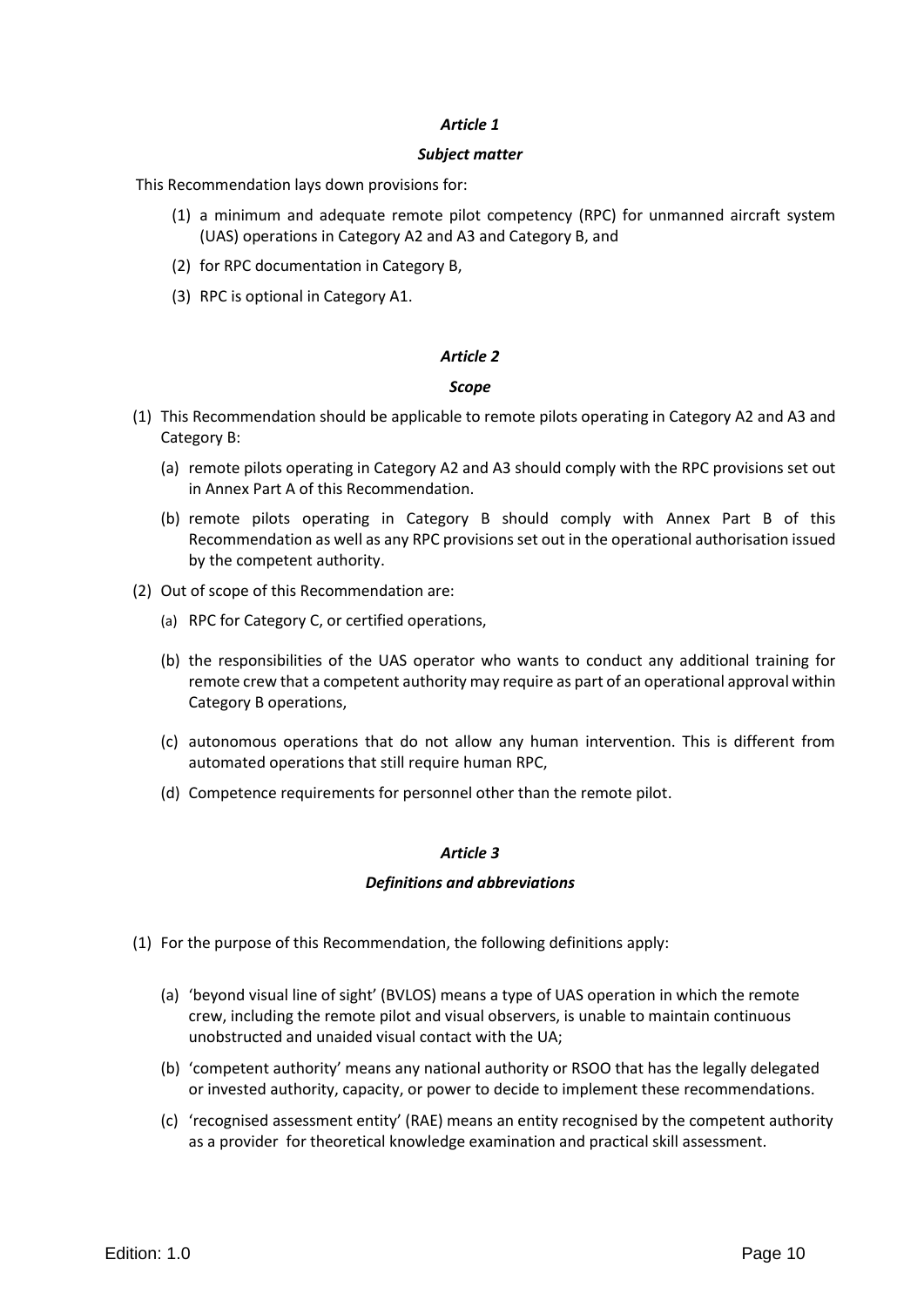(d) 'remote pilot competency (RPC)' means a combination of skill, knowledge and attitude required to perform a task to the prescribed standard;

(e) 'remote crew' means crew supporting the UAS operation, in addition to the remote pilot;

(f) 'remote pilot' means a natural person responsible for safely conducting the flight of a UA by operating its flight controls, either manually or, when the UA flies automatically, by monitoring its course and remaining able to intervene and change its course at any time;

(g) 'UAS operator' means any legal or natural person, operating or intending to operate one or more UAS;

(h) 'unmanned aircraft system' (UAS) means an unmanned aircraft (UA) and the equipment to control it remotely.

UAS are divided into three level of control schemes:

- (i) Manual UAS. Manual UAS require the remote pilot to manipulate the flight controls for all aspects of flight.
- (ii) Automated UAS. Automated UAS may have features or programs that manipulate the flight controls for the remote pilot, but still require human input, planning or oversight.
- (iii) Completely autonomous UAS. Completely autonomous UAS are only those UAS that perform all pre-flight, in-flight and post-flight operations without possibility of interaction or control from a human being.

(i) 'visual line-of-sight (VLOS) operation' means a type of UAS operation in which the remote pilot is able to maintain continuous unobstructed and unaided visual contact with the UA allowing the remote pilot to control the flight path of the UA in relation to other aircraft, people and obstacles.

- (2) For the purpose of this Recommendation, the following abbreviations apply:
	- (a) 'AIC' means aeronautical information circular.
	- (b) 'AIP' means aeronautical information publication.
	- (c) 'ATC' means air traffic control.
	- (d) 'BVLOS' means beyond visual line of sight.
	- (e) 'CAT' means category.
	- (f) 'EU' means European Union.
	- (g) 'EVLOS' means extended visual line of sight.
	- (h) 'FCL' means flight crew licence.
	- (i) 'FL' means flight level.
	- (j) 'GLONASS' means global orbiting navigation satellite system.
	- (k) 'GNSS' means global navigation satellite system.
	- (l) 'GPS' means global positioning system.
	- (m) 'HALE' means high altitude long endurance.
	- (n) 'HAPS' means high altitude pseudo satellite.
	- (o) 'ICAO' means international civil aviation organisation.
	- (p) 'IFR' means instrument flight rules.
	- (q) 'JARUS' means joint authorities for rulemaking on unmanned systems.
	- (r) 'LACA' means low-altitude, controlled airspace.
	- (s) 'NAA' means national aviation authority.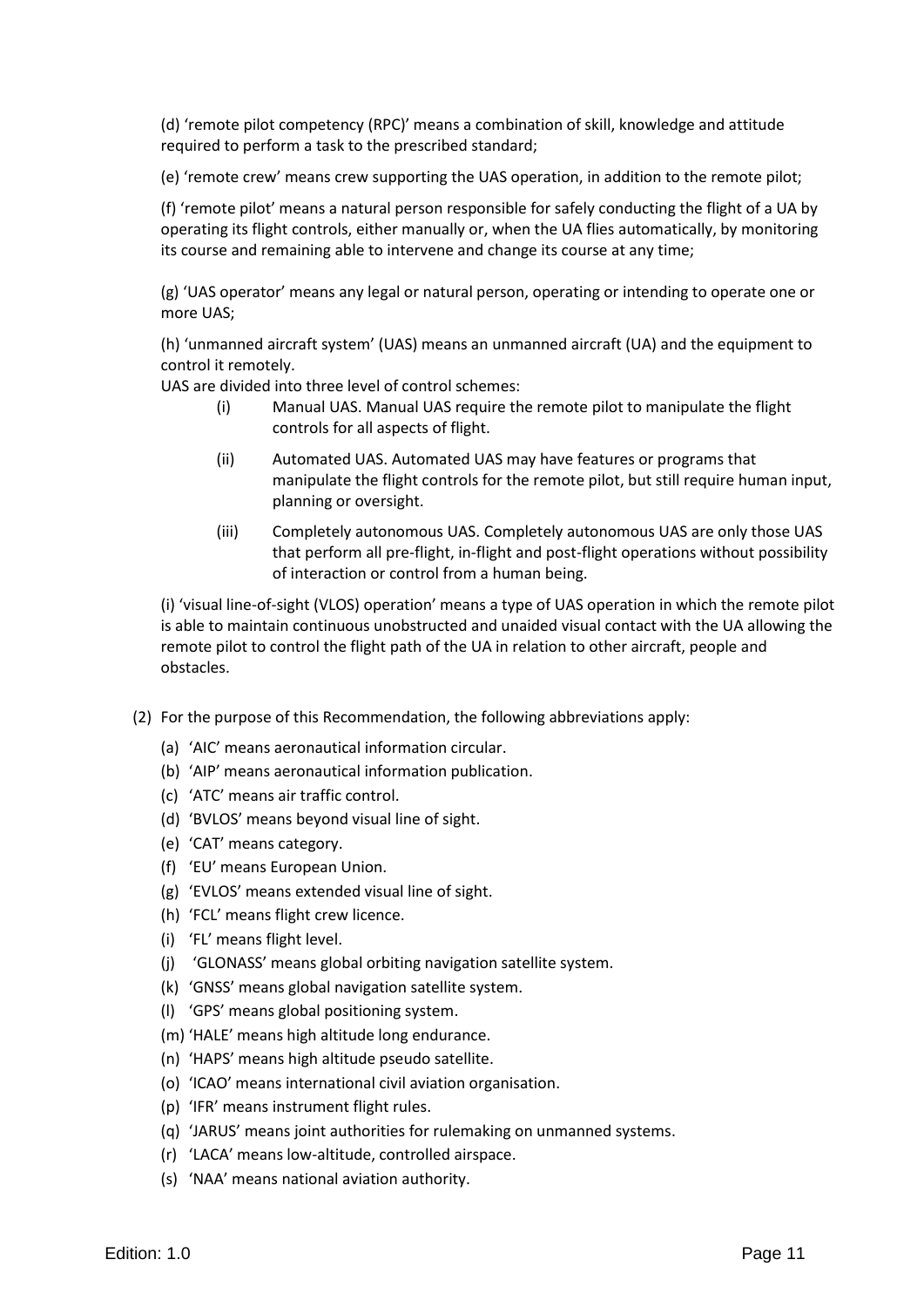- (t) 'NMAC' means near mid-air collision.
- (u) 'NOTAM' means notice to airmen.
- (v) 'OSO' means operation safety objectives.
- (w) ''RAE' means recognised assessment entity.
- (x) 'RPAS' means remotely piloted aircraft system.
- (y) 'RPC' means remote pilot competency.
- (z) 'SCB' stakeholder consultancy body.
- (aa) 'SORA' means specific operational risk assessment.
- (bb) 'UAS' means unmanned aircraft system.
- (cc) ' UTM' means unmanned traffic management.
- (dd) 'VLOS' means visual line of sight.
- (ee) 'VTOL' means vertical take-off and landing.
- (ff) 'WG' means working group.

#### *Minimum age for remote pilots*

The minimum age for remote pilots in Category A and B should be determined by the competent authority of the State of operations.

#### *Article 5*

#### *Medical fitness*

- (1) The remote pilot should be in a physical and mental condition such that they would not endanger the safe operation of the UAS, other aircraft, persons, environment, animals or property.
- (2) Regarding Category B remote pilots should declare to the UAS operator that they are medically fit as determined in Specific Operations Risk Assessment (SORA).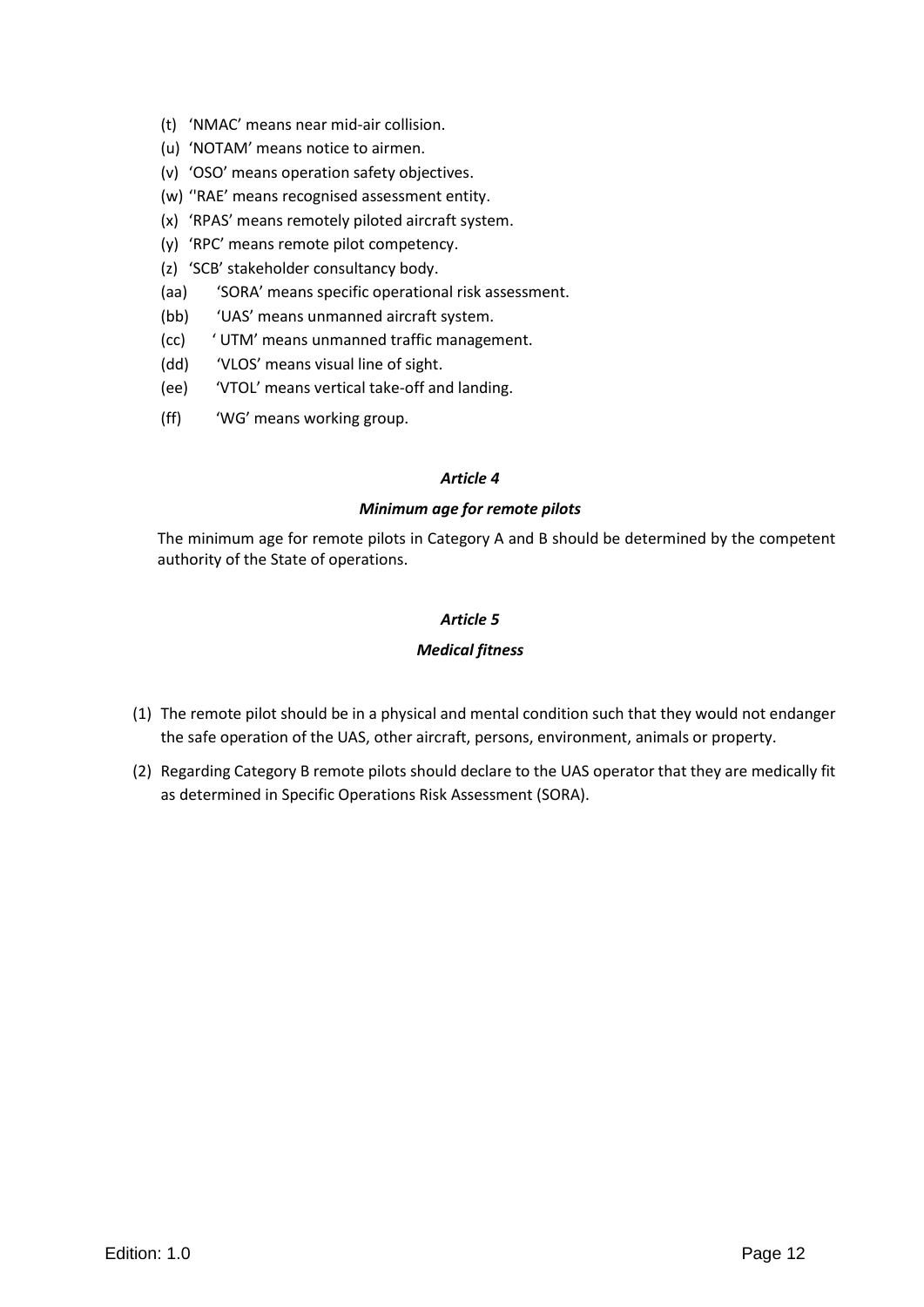#### *Requirements for theoretical knowledge examinations*

- (1) The remote pilot should pass a theoretical knowledge examination provided by a competent authority, or by an RAE. The remote pilot should achieve an overall pass mark of 75% for each subject.
- (2) The competent authority should define the theoretical knowledge examination requirements.

This includes for example:

- (a) the structure of the examination which should be comprised of multiple-choice questions distributed appropriately across the subjects as recommended in the theoretical knowledge tables for Categories A2 and A3 and B;
- (b) minimum number of multiple-choice questions per subject;
- (c) theoretical knowledge examination time limit.

#### *Article 7*

#### *Training and assessment of practical skill*

The remote pilot should complete training and assessment of practical skills in Category B and Category A2, when requested by the competent authority. This can be provided by the competent authority, or by an RAE.

#### *Article 8*

#### *Credit for previous theoretical knowledge*

#### (1) **Crediting between categories:**

(a) Category A2 or A3 to Category B:

The competent authority or RAE may credit remote pilots who have obtained RPC for Category A2 or A3, as defined in Annex Part A of this Recommendation and who wish to progress to Category B. The competent authority or RAE should develop supplemental examinations that allow for graduation from Category A2 or A3 to Category B of this Recommendation by solely focusing on those theoretical knowledge areas which are not assessed in Category A, as laid out in Appendix A. Regarding Category B, the UAS operator should ensure that the remote pilot has the medical fitness that is required by SORA for the relevant specific operations.

This graduation is only valid within the original validity period of the RPC of Category A2 and A3. At the end of this period the remote pilot should complete the full RPC of Category B if this remote pilot wish to continue with Category B operations.

- (b) Category B to Category A2 or A3: Remote pilots in category B are considered fully credited for Category A.
- (c) **Licenced civil pilots:** Civil pilots who hold nationally recognised FCL for manned aircraft should be fully credited and exempted from the theoretical knowledge examination, except for the subjects UAS regulations, UAS knowledge and operational procedures.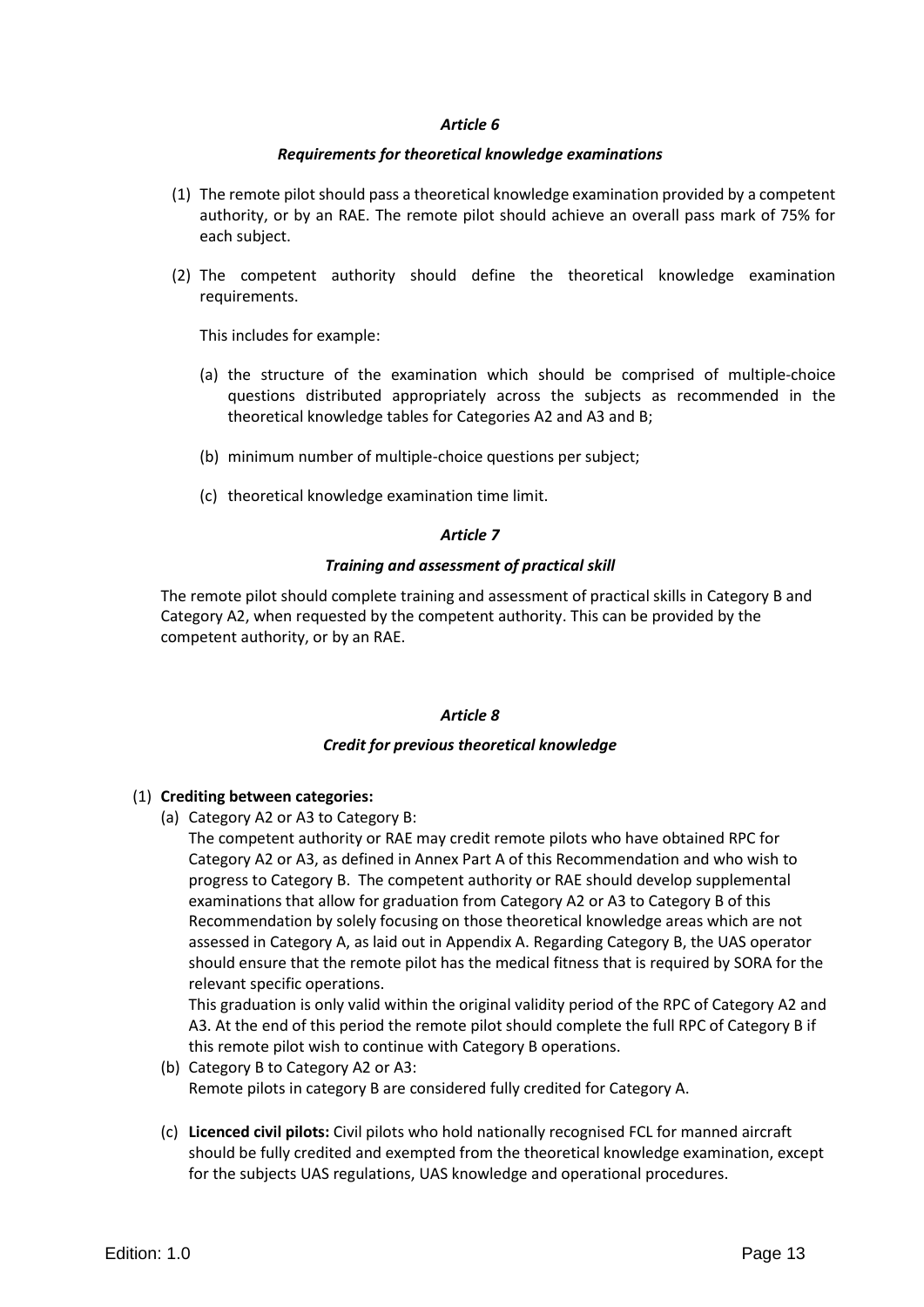- (d) **Military UAS/RPAS pilots:** Credit for theoretical knowledge remote pilots have gained from military experience should be determined by the competent authority based on the nature of the prior military experience. Credit may be given for every aspect of the theoretical knowledge examination except for the subjects UAS regulations and airspace operating principles.
- (e) **Restrictions on Credit**: No theoretical knowledge examination under this Recommendation should be credited toward certified UAS operations (Category C), or for aviation operations with a pilot on board.

#### *Remote pilot competency (RPC) in regard to automated and completely autonomous UAS operations*

(1) Regarding operations with automated UAS (not completely autonomous UAS), the remote pilot remains involved and is responsible for every operation that allows for human input into the pre-flight, in-flight, or post-flight operations. Therefore, there are RPC provisions for remote pilots of automated UAS. The competent authority should require an RPC in every operation that allows for human input.

(2) Regarding operations with a completely autonomous UAS, there is no human remote pilot involved, as such there is no resulting RPC to be met.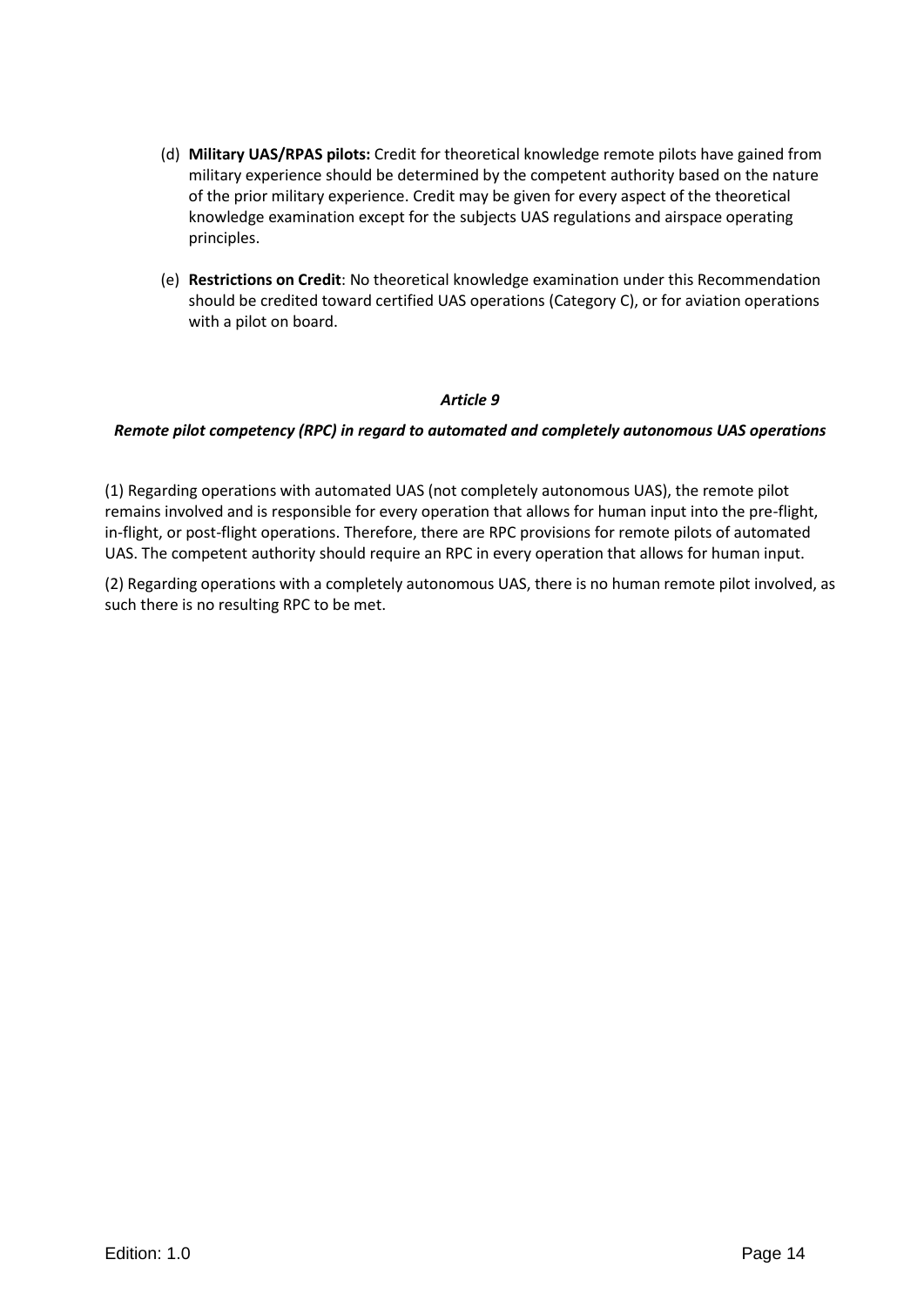### **ANNEX**

### **Part A – Provisions for the remote pilot competency (RPC) in Category A2 and A3 (OPEN) UAS operations**

#### **JARUS.UAS.OPEN.RPC.010 Theoretical knowledge training and examination**

(1) It is up to the remote pilot to acquire the required theoretical knowledge for UAS operations in Category A2 and A3 prior to the theoretical knowledge examination. Acceptable methods of theoretical training include online, classroom, or independent study. This could for example be conducted by:

- (a) the competent authority;
- (b) a training facility;
- (c) self-study.

(2) The remote pilot should pass a theoretical knowledge examination provided by a competent authority, or by an RAE.

- (3) The competent authority or the RAE providing the theoretical knowledge examination should:
	- (a) set up measures to ensure the identity of the examination candidate;
	- (b) issue a proof of completion of the RPC.

#### **JARUS.UAS.OPEN.RPC.020 Subjects and areas of theoretical knowledge**

The theoretical knowledge for the remote pilot in Category A2 and A3 should contain the following core subjects:

- (a) UAS regulation,
- (b) Airspace operating principles,
- (c) Airmanship and aviation safety,
- (d) Human performance limitations,
- (e) Meteorology,
- (f) Navigation/charts,
- (g) UAS knowledge,
- (h) Operational procedures.

Refer to Appendix A: Theoretical knowledge requirements for a detailed list of the subject areas to be covered for each category of UAS operations.

#### **JARUS.UAS.OPEN.RPC.030 Practical skill assessment for Category A2**

(1) When flying close to people in Category A2 operations, the remote pilot should demonstrate or declare practical skill when requested by the competent authority.

(2) If the competent authority requires a practical skill assessment:

(a) the remote pilot should demonstrate practical skill with a UAS featuring the same flight characteristics (e.g. fixed wing, rotorcraft), control scheme (manual or automated) and similar weight as the UAS intended for use in the operation;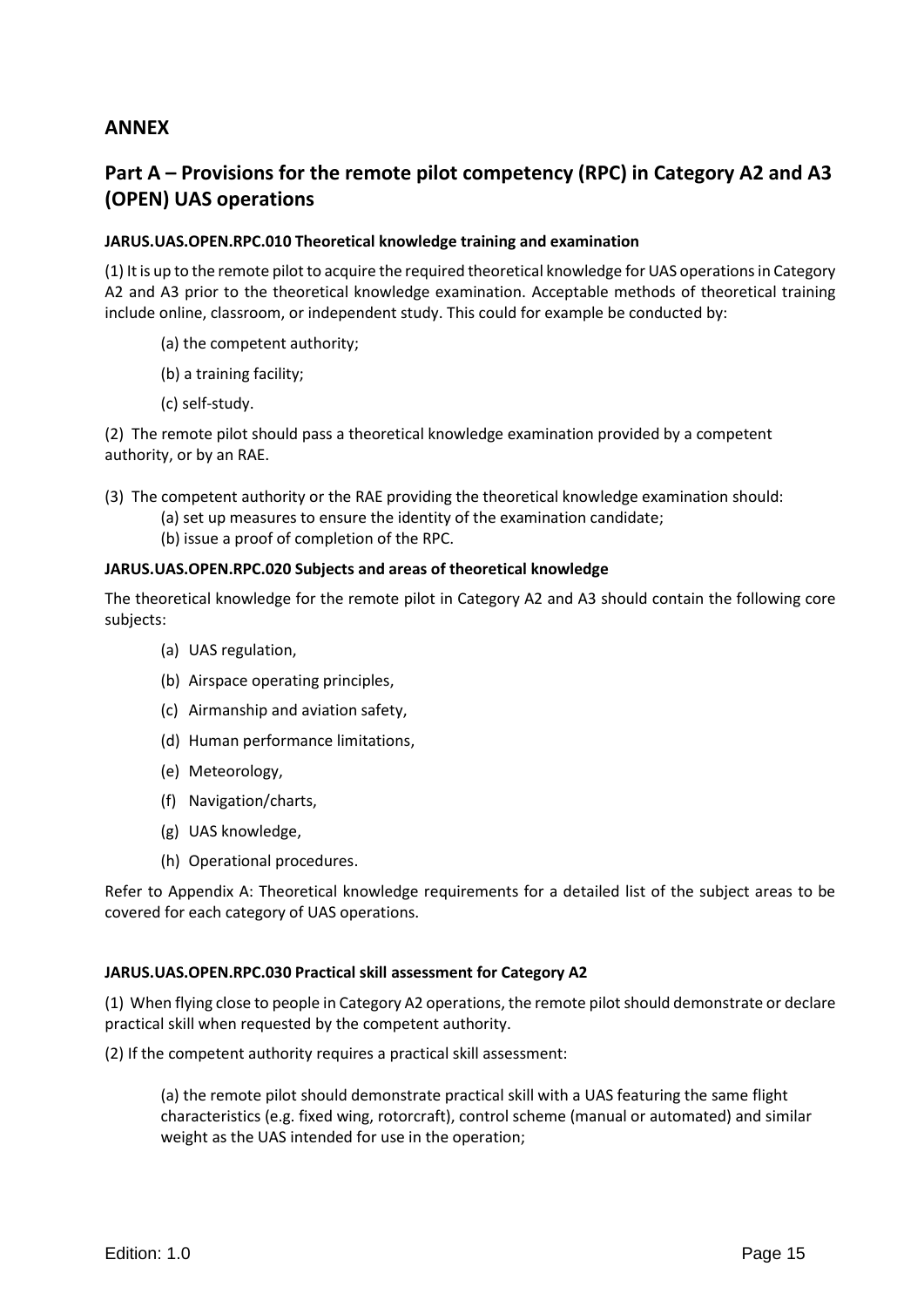(b) If a UAS with both manual and automated control schemes are used, the demonstration of RPC should be performed in both schemes. If this UAS has multiple automated features, the remote pilot should demonstrate proficiency with each automated feature; (c) the practical skill should contain demonstrations of take-off or launch and landing or recovery, precision flight manoeuvres (e.g. banking, maintaining a pattern) remaining in a given airspace volume, hovering in all orientations or loitering around positions when applicable. In addition, the remote pilot should demonstrate an emergency and contingency procedure as stipulated in the manufacturer's operations manual (e.g. return to home, auto-landing); (d) the competent authority or RAE providing the practical skill assessment should set up measures to ensure the identity of the test candidate.

#### **JARUS.UAS.OPEN.RPC.040 Duration and validity of the remote pilot competency (RPC)**

(1) The RPC should be valid for a minimum of at least 2 years to a maximum of 5 years, decided by the competent authority.

(2) The renewal of RPC is subject to the demonstration of RPC in accordance with JARUS.UAS.OPEN.RPC.020 and JARUS.UAS.OPEN.RPC.030.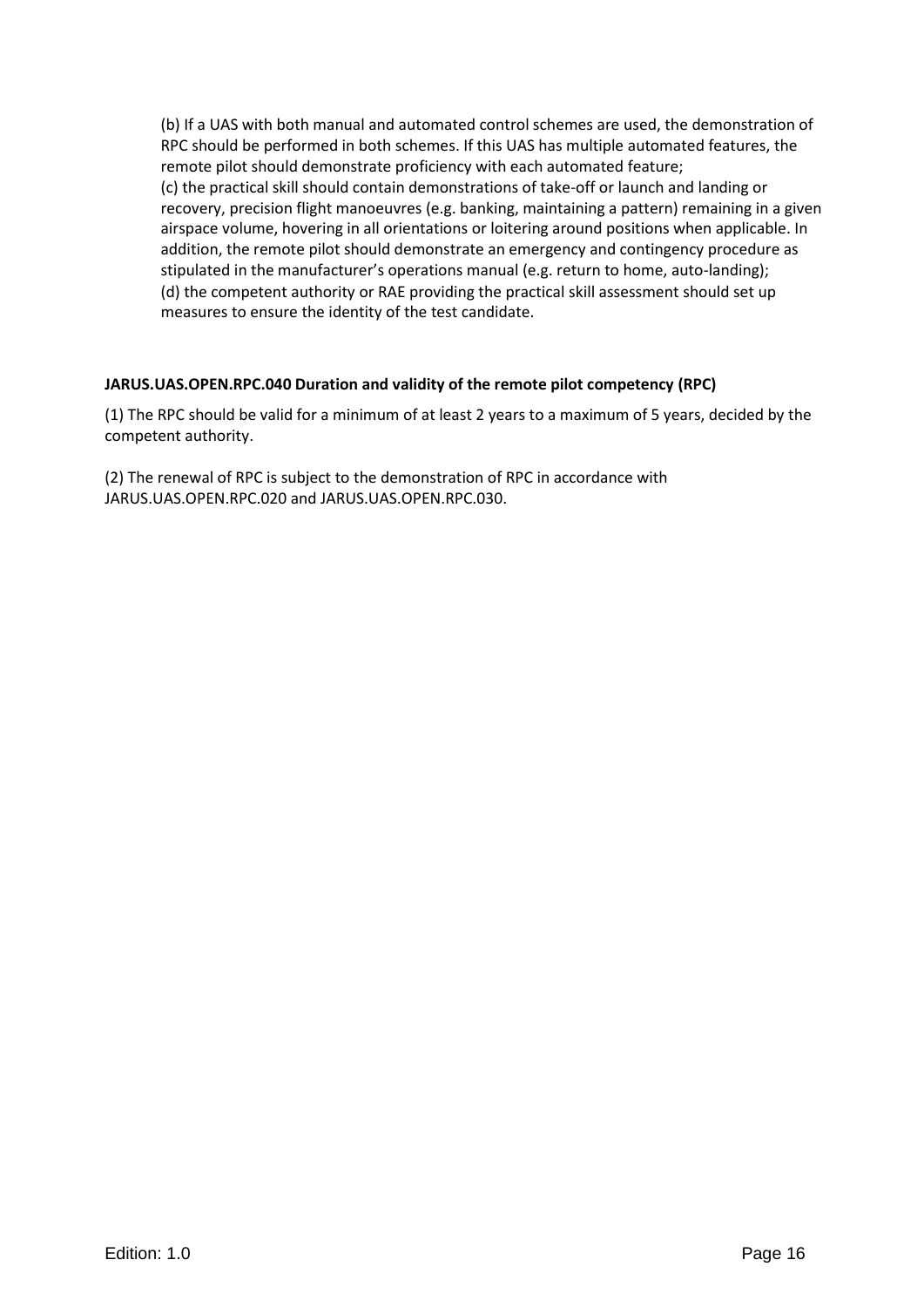### **Part B – Provisions for the remote pilot competency (RPC) in Category B (SPECIFIC) UAS operations**

#### **JARUS.UAS.SPECIFIC.RPC.010 Theoretical knowledge and practical skill training**

(1) The level of RPC required by the remote pilot should be acquired by theoretical knowledge and practical skill training, which is determined by the Specific Operational Risk Assessment (SORA), completed by the UAS operator, and found to be acceptable by the competent authority. (See SORA Annex E – Integrity and assurance levels for the Operating Safety Objectives (OSO) for remote crew training), or contained in a Standard Scenario or pre-defined risk assessment accepted by the competent authority.

(2) The theoretical knowledge should be assessed by a theoretical knowledge examination and operationspecific module examinations as applicable.

(3) The practical skill should be assessed by continuous evaluation during the entire practical skill training period with a final assessment. All assessment methods should be documented appropriately as deemed acceptable by the competent authority (e.g. logbooks, training records, assessments reports).

(4) The theoretical knowledge and practical skill training includes the following RPC for the remote pilot:

(a) application of operational procedures (e.g. normal, contingency and emergency procedures, flight planning, pre-flight and post-flight inspections),

- (b) communication,
- (c) UA flight path management, automation,
- (d) leadership, teamwork and self-management,
- (e) problem solving and decision-making,
- (f) situational awareness,
- (g) workload management,
- (h) coordination and handover.

#### **JARUS.UAS.SPECIFIC.RPC.020 Theoretical knowledge training and examination**

(1) The remote pilot should acquire the required theoretical knowledge training for UAS operations in Category B prior to the theoretical knowledge examination. Acceptable methods of theoretical training include online, classroom, or independent study. This could for example be conducted by:

- (a) the competent authority;
- (b) a training facility;

(c) self-study, as determined by the level of assurance required by the operational risk assessment.

(2) The remote pilot should pass the theoretical knowledge examination provided by a competent authority, or by an RAE.

(3) The competent authority or the RAE providing the theoretical knowledge examination should set up measures to ensure the identity of the examination candidate.

#### **JARUS.UAS.SPECIFIC.RPC.030 Subjects and areas of theoretical knowledge**

The theoretical knowledge for the remote pilot should contain additional content or topic areas within the same core subjects as category A2 and A3:

(a) UAS regulation,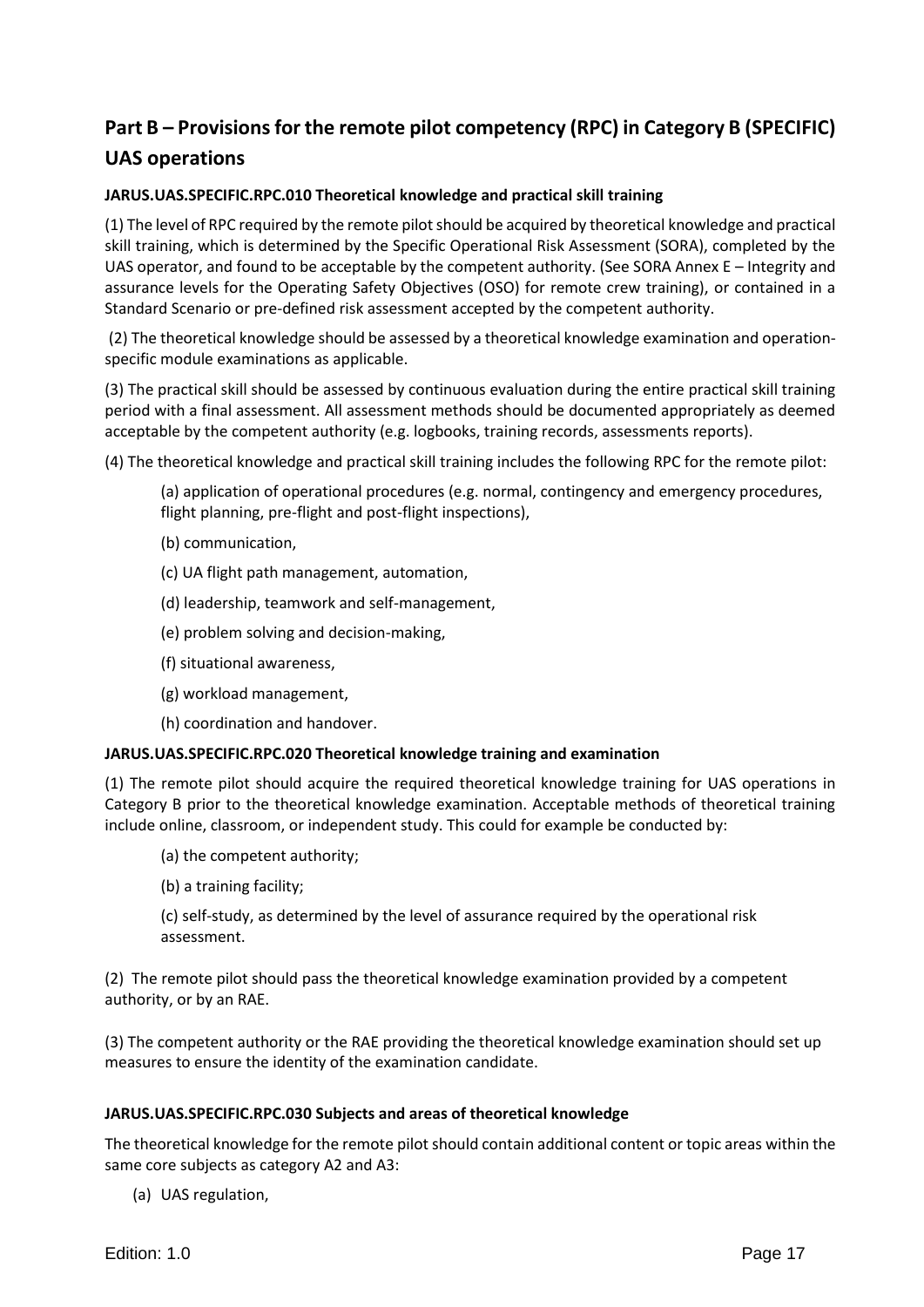- (b) Airspace operating principles,
- (c) Airmanship and aviation safety,
- (d) Human performance limitations,
- (e) Meteorology,
- (f) Navigation/charts,
- (g) UAS knowledge,
- (h) Operational procedures.

(Refer to Appendix A: Theoretical knowledge requirements for a detailed list of the expanded subject areas to be covered for these higher risk operations.)

#### **JARUS.UAS.SPECIFIC.RPC.040 Operation-specific endorsement(s) or privilege(s) modules**

(1) Prior to conducting an approved operational scenario the remote pilot may be required to obtain additional theoretical knowledge and, if applicable, the practical skill that is specific to the operation being undertaken as described in the operational scenario, which includes relevant emergency procedures.

(2) The remote pilot need only complete operation-specific modules that reflect the approved operation.

(3) The assurance level of the operation-specific theoretical knowledge is determined by the SORA.

(4) Relative endorsements or privileges should be reflected in the RPC documentation.

(5) The following operation-specific endorsement(s) or privilege(s) modules are recommended and the areas to be covered are described in Appendix B:

- (a) Night,
- (b) Overflight (flight over known populated areas, or assemblies of people in a given area of operation),
- (c) BVLOS,
- (d) Low-altitude, controlled airspace (LACA),
- (e) Non-segregated flight,
- (f) UAS traffic management (UTM),
- (g) Dispensing, dropping of articles,
- (h) Multiples and swarming,
- (i) Cargo,
- (j) Launch and recovery using special equipment,
- (k) High altitude long endurance (HALE),
- (l) High altitude pseudo satellite (HAPS),
- (m) Licenced aerodromes, airport and heliport operations,
- (n) mountainous terrain.

(Refer to Appendix B: Operation-specific endorsement(s)/privilege(s) for CAT B operations for a detailed list of the subject areas to be covered.)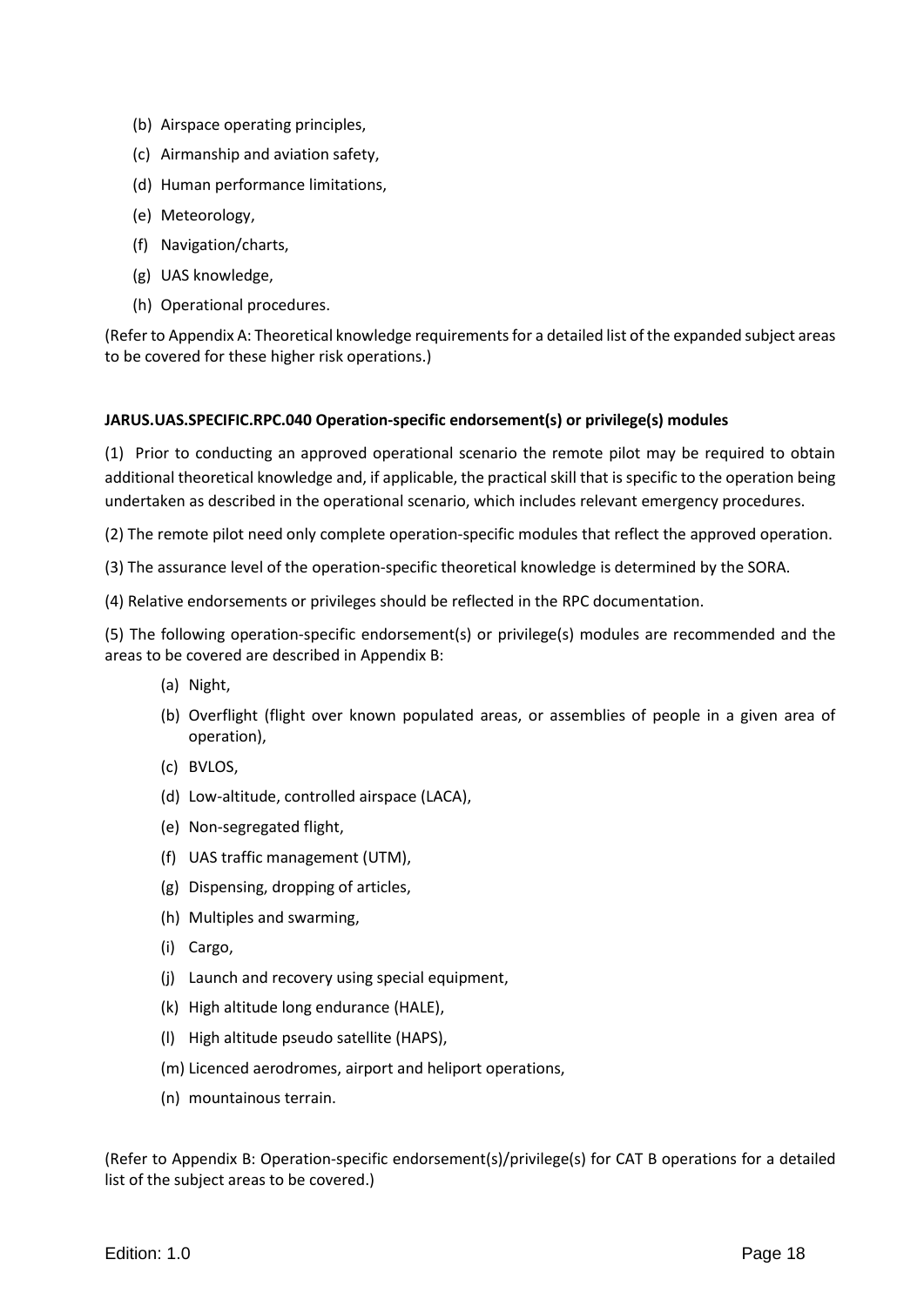#### **JARUS.UAS.SPECIFIC.RPC.050 Practical skill**

(1) In addition to the theoretical knowledge examination and operation-specific module examinations, remote pilots should demonstrate practical skill via an assessment at a competent authority or an RAE as determined in SORA, when applicable.

(2) The remote pilot should demonstrate practical skill with a UAS featuring the same flight characteristics (e.g. fixed wing, rotorcraft), control scheme (manual or automated) and similar weight as the UAS intended for use in the operation.

(3) If the remote pilot performs practical skill demonstrations with an automated UAS that does not allow for manipulation of flight controls, a restriction will be placed on the remote pilot's RPC certificate to prevent the remote pilot from operating a manual UAS.

(4) The practical skill assessment should contain demonstrations of take-off or launch and landing or recovery and precision flight manoeuvres (e.g. banking, maintaining a pattern) in all flight control schemes and features with emphasis on safety, including all necessary emergency procedures required by the applicable operation - specific modules.

(5) The remote pilot should satisfactorily demonstrate at least the following practical skill during the assessment:

(a) Pre-flight actions including:

(i) operation planning, airspace, environmental and meteorological considerations and site risk-assessment.

(ii) UA pre-flight inspection and set-up (including flight controller modes and power source hazards).

(iii) knowledge of the basic actions to be taken in the event of an UA emergency (i.e. as identified in the risk assessment) or if a mid-air collision hazard arises during the flight.

(b) In-flight procedures including:

(i) maintaining situational awareness of location in relation to other airspace users, obstacles, terrain and uninvolved persons at all times.

(ii) performing accurate and controlled flight manoeuvres at representative heights and distances (including flight in non-GNSS assisted mode or equivalent where fitted. When the applicant is seeking a BVLOS endorsement, the following manoeuvres should be performed VLOS and BVLOS as applicable, depending on the UA intended for use in the operation:

(A) Take-off or launch;

(B) Hover in position or loiter around a position, whatever is applicable;

(C) Transition from hover into any direction of flight the UA is capable of, when applicable;

(D) Climb and descent from level flight;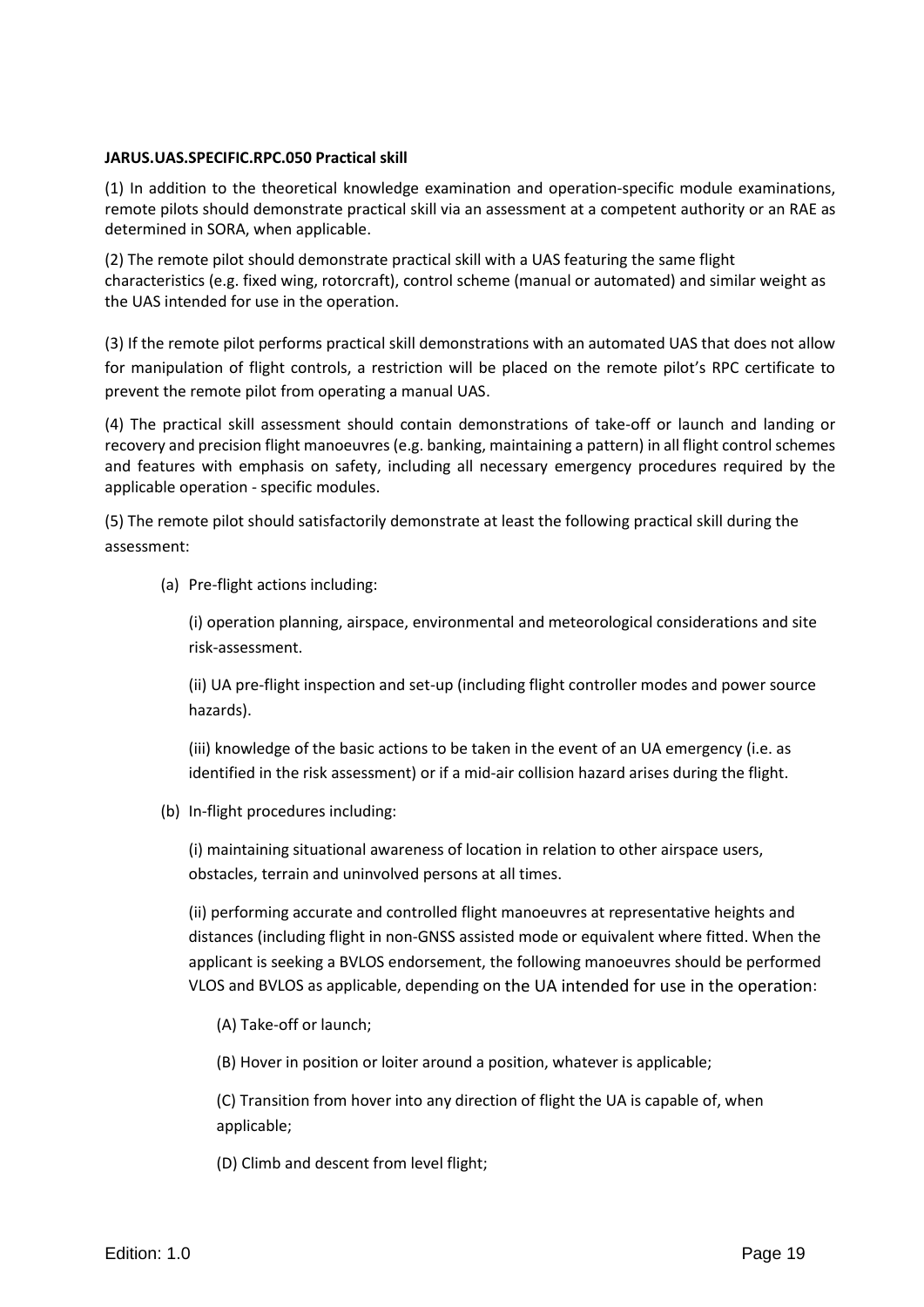- (E) Turns in level flight;
- (F) Speed control in level flight;
- (G) Approach and landings or recovery;
- (I) Evasive action (manoeuvres) to avoid collisions.
- (iii) Real-time monitoring of aircraft status and endurance limitations.
- (iv) Demonstration of the system protocols following deliberate (simulated) control-link transmission failure.
- (v) Remote crew coordination, when applicable.
- (vi) Coordination with ATC/UTM, when applicable.
- (c) Post flight actions including:
	- (i) Shutting down and securing the UA.

(ii) Post-flight inspection and recording of any relevant data relating to UA general condition, aircraft systems, UA components and power-sources, controller functionality and crew health and fatigue.

(6) The competent authority or the RAE providing the practical skill assessment, should set up measures to ensure the identity of the test candidate.

#### **JARUS.UAS.SPECIFIC.RPC.060 Remote pilot competence (RPC) documentation**

- (1) Upon passing the theoretical knowledge examination and practical skill assessment elements, the remote pilot should receive one of the following RPC documentation:
	- (a) a remote pilot's RPC certificate from a competent authority or by an RAE , or
	- (b) other RPC documentation provided by an RAE, with an approved training syllabus. This other RPC documentation should clearly note the specific RPCs of the remote pilot(s) conducting the operation.
- (2) The RPC documentation contains the outcome of the theoretical knowledge examination and practical skill assessment and any operation-specific endorsement modules completed.

#### **JARUS.UAS.SPECIFIC.RPC.070 Duration and validity of the RPC documentation**

(1) Each component of the RPC documentation should be valid for a period as specified by the competent authority in the operational authorisation, which also describes the renewal process at the end of the validity period.

(2) Within the validity period described, the remote pilot maintains currency by:

- (a) a minimum of 6 documented and validated flight hours within the previous per year; or
- (b) a demonstration of RPC conducted by an RAE.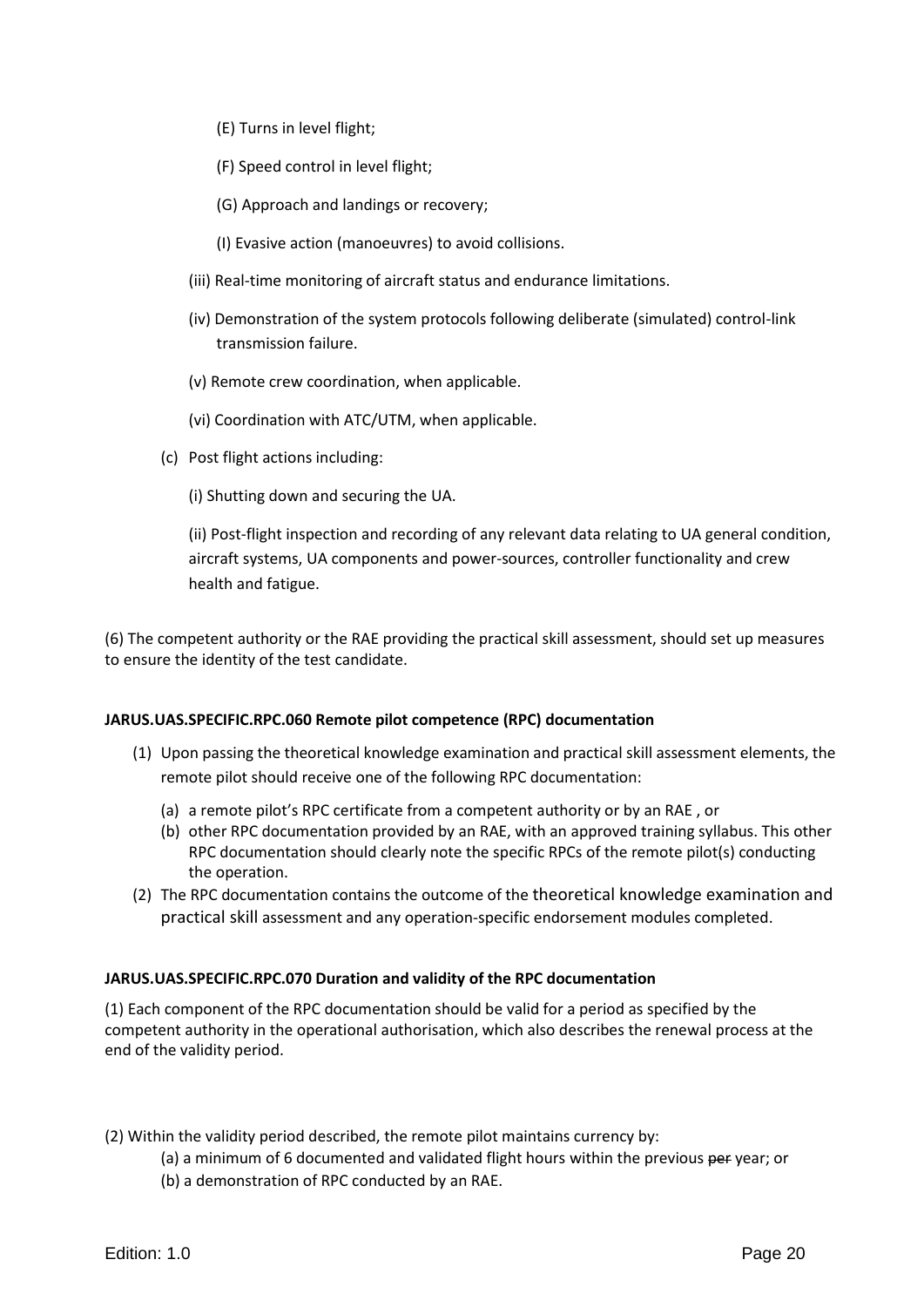### **Appendix A: Basic theoretical knowledge requirements for CAT A2 and A3 and CAT B UAS operations**

The following recommendation for basic theoretical knowledge (Category A2 and Category A3) and advanced theoretical knowledge (Category B) is laid out in tabular format. It provides a general classification of recommended theoretical knowledge in the left column and the respective theoretical knowledge requirements that comprise the competency classification in the middle columns. Applicability for CAT A2 and A3 and CAT B is established in the final two columns.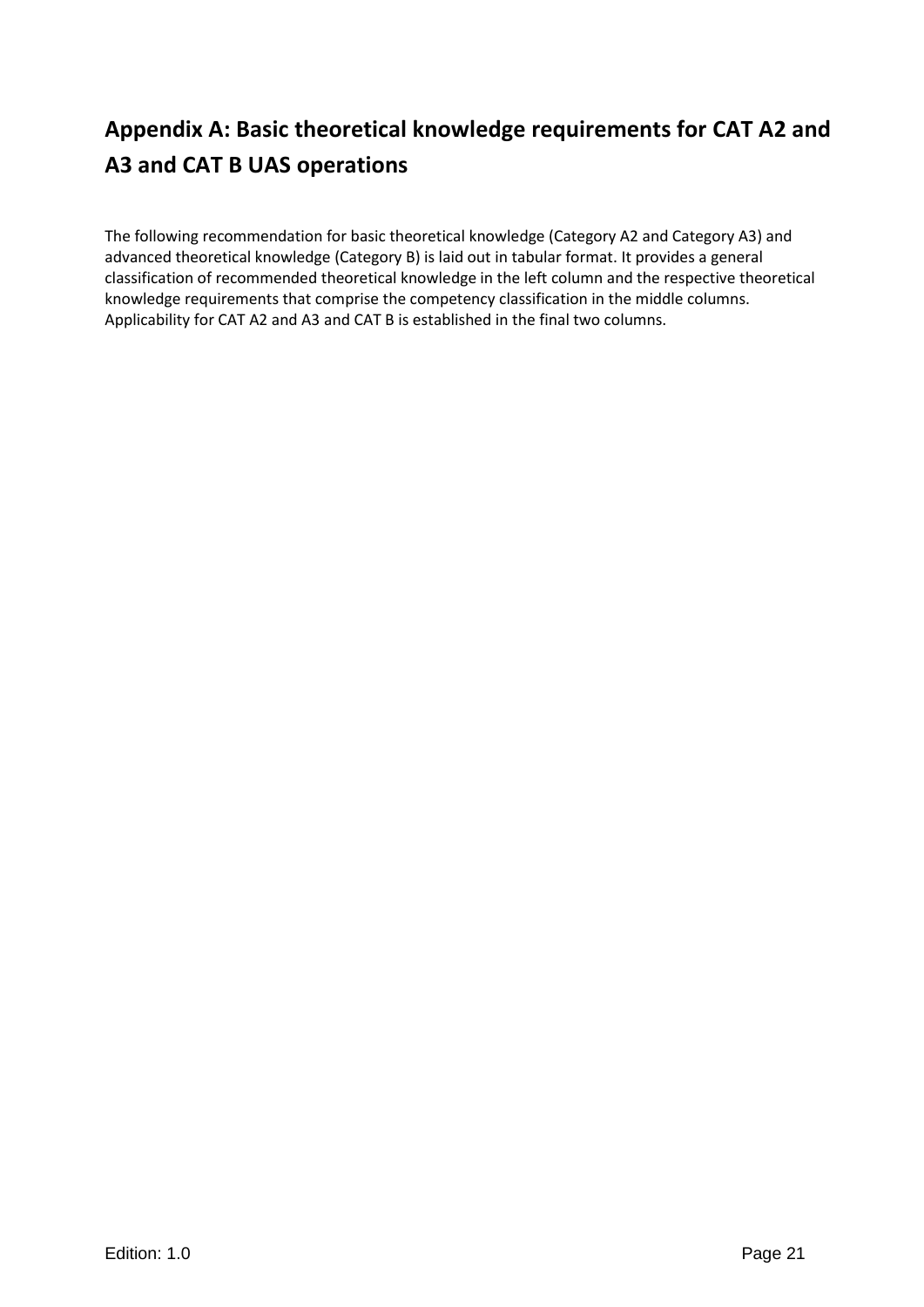| Subject                           | Areas to be covered (examples are not exhaustive)                                                                                                                                                                                                  |                           | Cat B              |
|-----------------------------------|----------------------------------------------------------------------------------------------------------------------------------------------------------------------------------------------------------------------------------------------------|---------------------------|--------------------|
|                                   |                                                                                                                                                                                                                                                    |                           |                    |
|                                   |                                                                                                                                                                                                                                                    | A3                        |                    |
| <b>UAS regulation</b>             | <b>Applicable UAS regulations</b>                                                                                                                                                                                                                  | X                         | X                  |
|                                   | Privacy, data protection and insurance regulations as deemed<br>necessary by States                                                                                                                                                                | X                         | X                  |
|                                   | Common terms (e.g. VLOS, BVLOS, UTM)                                                                                                                                                                                                               | X                         | X                  |
|                                   | Incident-accident reporting                                                                                                                                                                                                                        | X                         | X                  |
|                                   |                                                                                                                                                                                                                                                    |                           |                    |
| <b>Airspace operating</b>         | <b>Airspace classifications</b>                                                                                                                                                                                                                    | X                         | X                  |
| principles                        | Specific airspace types and current airspace usage (e.g. no                                                                                                                                                                                        | X                         | X                  |
|                                   | drone zones, zone where special authorization is required,                                                                                                                                                                                         |                           |                    |
|                                   | danger areas, prohibited areas, restricted areas, military areas,<br>temporary airspace reservations)                                                                                                                                              |                           |                    |
|                                   | <b>Airspace reservation procedures</b>                                                                                                                                                                                                             | X                         | X                  |
|                                   |                                                                                                                                                                                                                                                    | 0                         | X                  |
|                                   | <b>Aeronautical information publications (AIPs)</b>                                                                                                                                                                                                | $\mathbf 0$               | $\mathsf{x}$       |
|                                   | <b>Aeronautical information circulars (AICs)</b>                                                                                                                                                                                                   |                           |                    |
|                                   | <b>Notices to airmen (NOTAMs)</b>                                                                                                                                                                                                                  | 0                         | X                  |
| Airmanship and<br>aviation safety | Good airmanship principles (e.g. UAS safe to operate, remote<br>pilot fit to operate the UAS, proper planning and preparation,<br>hazard identification)                                                                                           | X                         | X                  |
|                                   | Aeronautical decision making (e.g. aviate, navigate,<br>communicate)                                                                                                                                                                               | $\boldsymbol{\mathsf{X}}$ | X                  |
|                                   | Aviation safety (e.g. avoiding collisions, especially with persons<br>and other aircraft)                                                                                                                                                          | $\boldsymbol{\mathsf{X}}$ | $\mathsf{x}$       |
|                                   | Planning (e.g. flight routes, assessing the area of operation)                                                                                                                                                                                     | 0                         | X                  |
|                                   | Remote pilot records (e.g. logbooks and associated<br>documentation: uses and documentation techniques)                                                                                                                                            | 0                         | X                  |
|                                   | Air proximity (e.g. near midair collision (NMAC) reporting)                                                                                                                                                                                        | $\boldsymbol{0}$          | $\pmb{\mathsf{X}}$ |
|                                   | Advanced airmanship (e.g. maneuvers and emergency<br>procedures, stalls, spins, vertical lift limitations, autorotation,<br>vortex ring states)                                                                                                    | $\mathbf 0$               | X                  |
| Human performance<br>limitations  | Medical fitness (e.g. health precautions, alcohol, drugs,<br>medication, medical restrictions)                                                                                                                                                     | $\pmb{\times}$            | X                  |
|                                   | Perception (e.g. distance, height, speed, awareness)                                                                                                                                                                                               | X                         | X                  |
|                                   | Fatigue (e.g. flight durations within work hours, circadian<br>rhythm, work stress, commercial pressure)                                                                                                                                           | 0                         | X                  |
|                                   | Attentiveness (e.g. eliminating distractions, scan techniques)                                                                                                                                                                                     | 0                         | X                  |
|                                   | Environmental factors (e.g. weather effects such as<br>temperature, winds, etc. on the remote pilot, vision changes<br>from orientation to the sun)                                                                                                | 0                         | X                  |
| <b>Meteorology</b>                | Weather effects on the UA (e.g. wind, storms, fog and mist,<br>rain, icing, temperature, urban effects, turbulence, variations of<br>weather by altitude, visibility factors, wind shear, space<br>weather phenomenon, micro-bursts, radio signal) | X                         | X                  |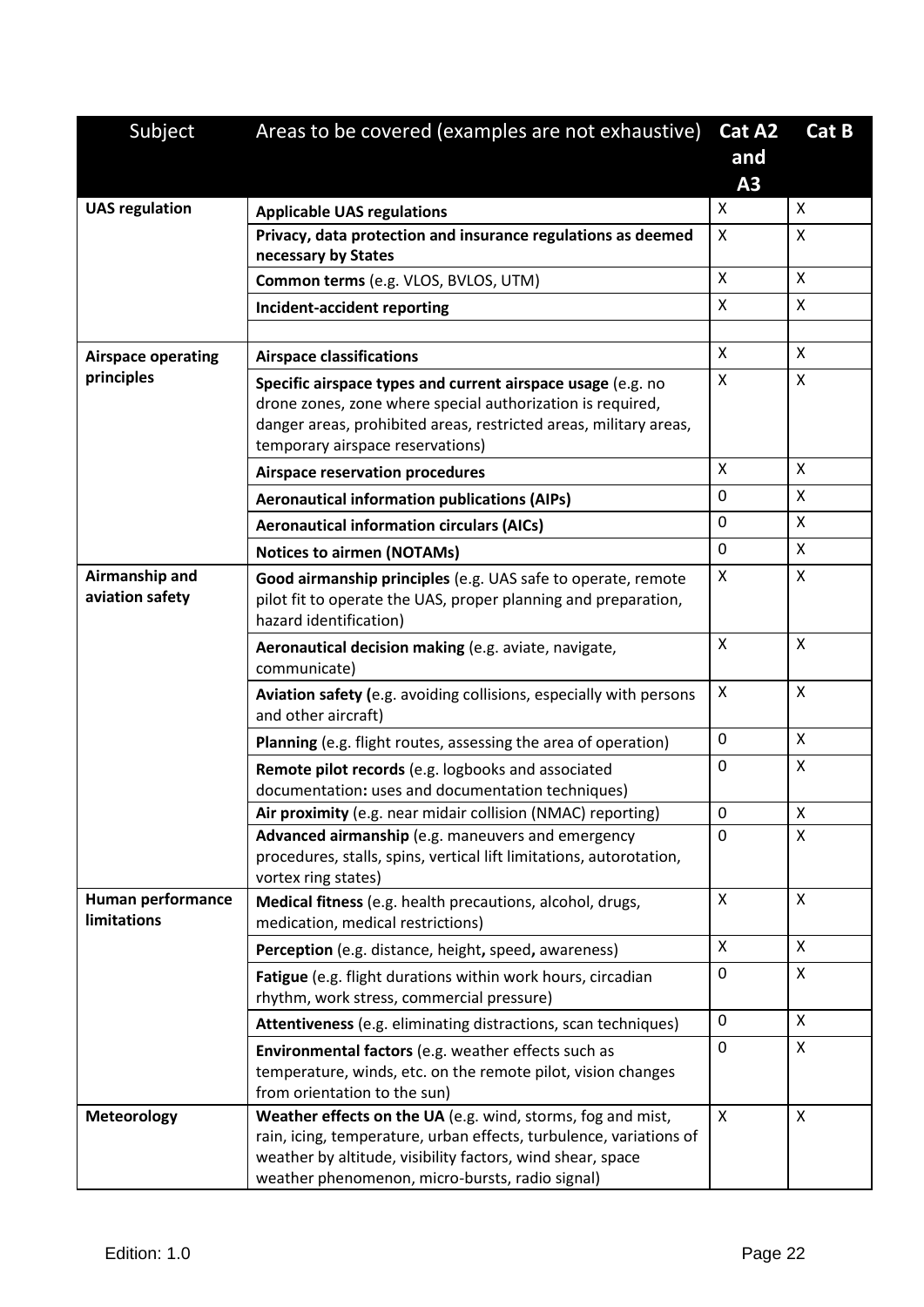|                                  | Obtaining and interpreting weather information (e.g. weather<br>reporting resources, reports, forecasts and meteorological<br>conventions appropriate for typical UAS flight operations, local<br>weather assessments)            | $\mathbf 0$               | X                  |
|----------------------------------|-----------------------------------------------------------------------------------------------------------------------------------------------------------------------------------------------------------------------------------|---------------------------|--------------------|
|                                  | Regional weather effects (e.g. standard weather patterns in<br>coastal, mountain or desert terrains)                                                                                                                              | 0                         | X                  |
| <b>Navigation/Charts</b>         | Maps and aeronautical charts reading (e.g. 1:500,000 and 1:<br>250,000, interpretation, specialised charts, helicopter routes,<br>UTM service areas, and understanding of basic terms)                                            | $\mathsf{X}$              | X                  |
|                                  | Vertical navigation (e.g. reference altitudes and heights,<br>altimetry)                                                                                                                                                          | $\mathbf 0$               | $\pmb{\mathsf{X}}$ |
|                                  | Navigational aids and their limitations (e.g. GNNS)                                                                                                                                                                               | X                         | X                  |
| <b>UAS knowledge</b>             | <b>Basic principles of flight</b>                                                                                                                                                                                                 | $\pmb{\mathsf{X}}$        | $\mathsf{X}$       |
|                                  | Command and control (e.g. data link frequencies and spectrum,<br>manual intervention and override, flight control modes)                                                                                                          | X                         | X                  |
|                                  | Limitations (e.g. maintain stability, effect of payload on flight,<br>duration of power supply)                                                                                                                                   | $\mathsf{X}$              | $\mathsf{X}$       |
|                                  | Operating guides (e.g. flight procedures, emergencies<br>procedures)                                                                                                                                                              | X                         | X                  |
|                                  | Safety considerations (e.g. impact from crash and unsecure<br>payload, cuts from rotors, fire from battery)                                                                                                                       | X                         | X                  |
|                                  | Maintenance of the UAS (e.g. scheduled and ad-hoc repairs,<br>meeting manufacturer's recommendations)                                                                                                                             | X                         | X                  |
|                                  | Technical enhancements (e.g. geo-fencing, UTM, automated<br>flight modes, detect and avoid systems, remote identification<br>systems)                                                                                             | X                         | X                  |
|                                  | Loss of signal and system failure protocols (e.g. understanding<br>and planning for programmed responses such as return to<br>home, loiter, land immediately                                                                      | X                         | X                  |
|                                  | De-icing and fire suppression systems (e.g. functions of<br>systems, when systems should be required for operations                                                                                                               | $\mathbf 0$               | X                  |
| <b>Operational</b><br>procedures | Pre-flight (e.g. plotting of intended task, requesting needed<br>authorizations, UAS preparations)                                                                                                                                | X                         | X                  |
|                                  | Area of operation assessment (e.g. potential obstacles,<br>airspace assessment, overflight of people, suitable weather<br>conditions and environmental factors, congestion from other<br>aircraft, organized open air assemblies) | X                         | X                  |
|                                  | flight (e.g. normal, contingency and emergency procedures)                                                                                                                                                                        | $\boldsymbol{\mathsf{X}}$ | X                  |
|                                  | <b>Communications</b> (e.g. operating alone, operating with remote<br>crew, liaison with air traffic control (ATC), operating with other<br>air users)                                                                            | X                         | X                  |
|                                  | Post-flight (e.g. post-flight maintenance, debrief and logging of<br>flight details)                                                                                                                                              | X                         | X                  |
|                                  | Security (e.g. public access to UA and control, other security<br>considerations as required                                                                                                                                      | $\mathsf{X}$              | X                  |
|                                  | Crew Resource Management (e.g. effective leadership, working<br>with others)                                                                                                                                                      | X                         | X                  |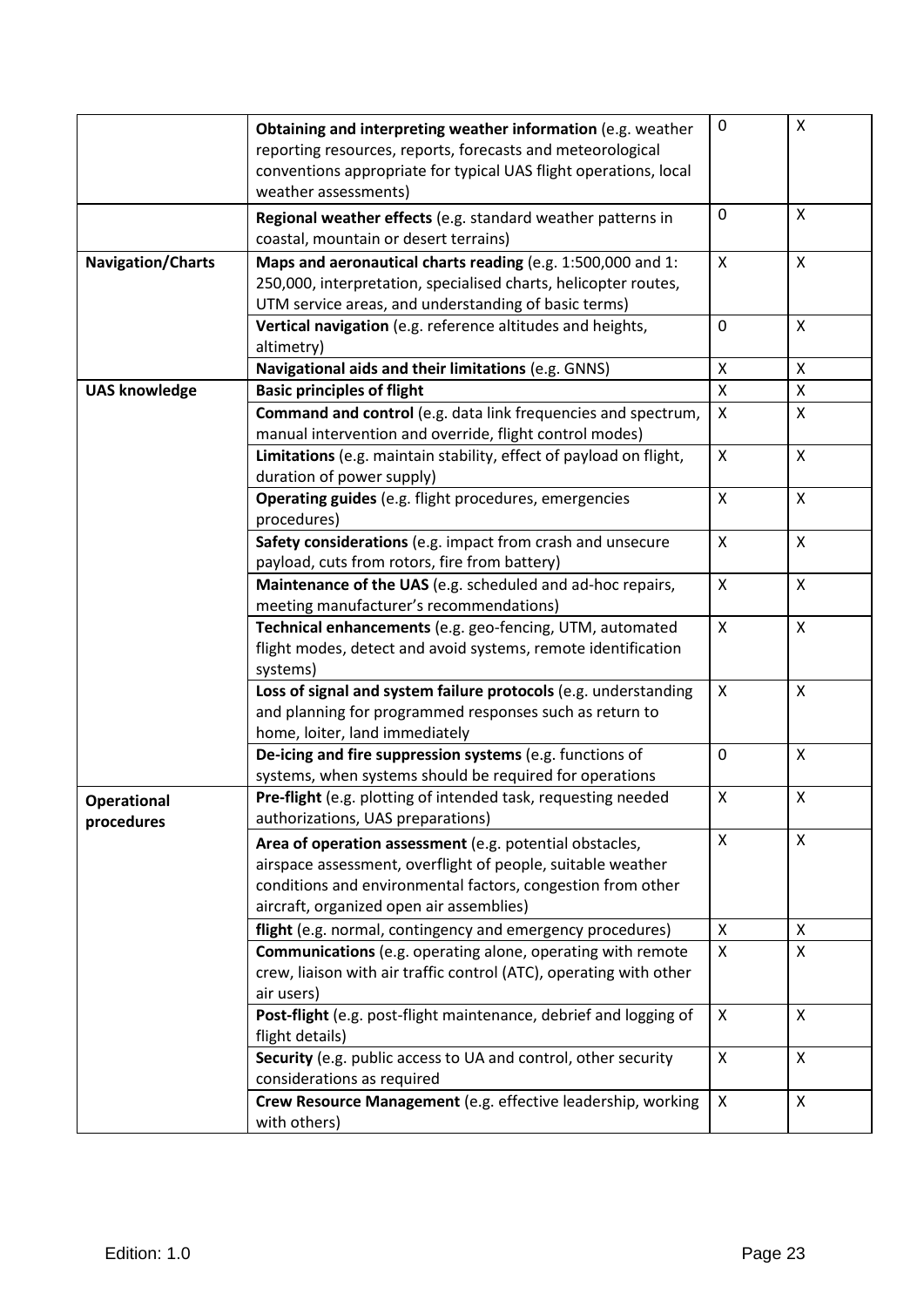### **Appendix B Operation-specific endorsement(s)/privilege(s) for CAT B operations**

| Endorsement/Privilege                              | Areas to be covered                                                                                                                                                                          |
|----------------------------------------------------|----------------------------------------------------------------------------------------------------------------------------------------------------------------------------------------------|
| <b>Night</b>                                       | Degradation of visual acuity                                                                                                                                                                 |
|                                                    | <b>Night Illusions</b>                                                                                                                                                                       |
|                                                    | Altered scanning techniques                                                                                                                                                                  |
|                                                    | Altered identification of obstacles and weather                                                                                                                                              |
|                                                    | Loss of horizon                                                                                                                                                                              |
| Overflight (flight over known populated areas or   | Optimizing flight paths to reduce risk of exposure                                                                                                                                           |
| assemblies of people in a given area of operation) | Adequate clearance for wind effects, especially in<br>urban environments                                                                                                                     |
|                                                    | Obstructions (wires, masts, buildings etc.)                                                                                                                                                  |
|                                                    | Command and control signal interference, i.e.<br>high-intensity radio transmissions                                                                                                          |
|                                                    | Advanced emergency procedures                                                                                                                                                                |
|                                                    | Avoiding third party interference with UA                                                                                                                                                    |
|                                                    | Crowd control strategies and public access                                                                                                                                                   |
|                                                    | Crew resource management                                                                                                                                                                     |
|                                                    | Minimum separation distances from persons,<br>vessels, vehicles and structures                                                                                                               |
|                                                    | Likely operating sites and alternative sites                                                                                                                                                 |
|                                                    | Extraordinary restrictions such as segregated<br>airspace around prisons, nuclear establishments<br>(suitable permission may be required);<br>etc.<br>habitation and recreational activities |
| <b>BVLOS</b>                                       | Operation planning: airspace, terrain, obstacles,<br>expected air traffic and restricted areas                                                                                               |
|                                                    | Sensor systems and their limitations                                                                                                                                                         |
|                                                    | Co-operative and non $-$ co-operative aircraft<br>(Airspace surveillance)                                                                                                                    |
|                                                    | Roles and responsibilities for remaining well clear                                                                                                                                          |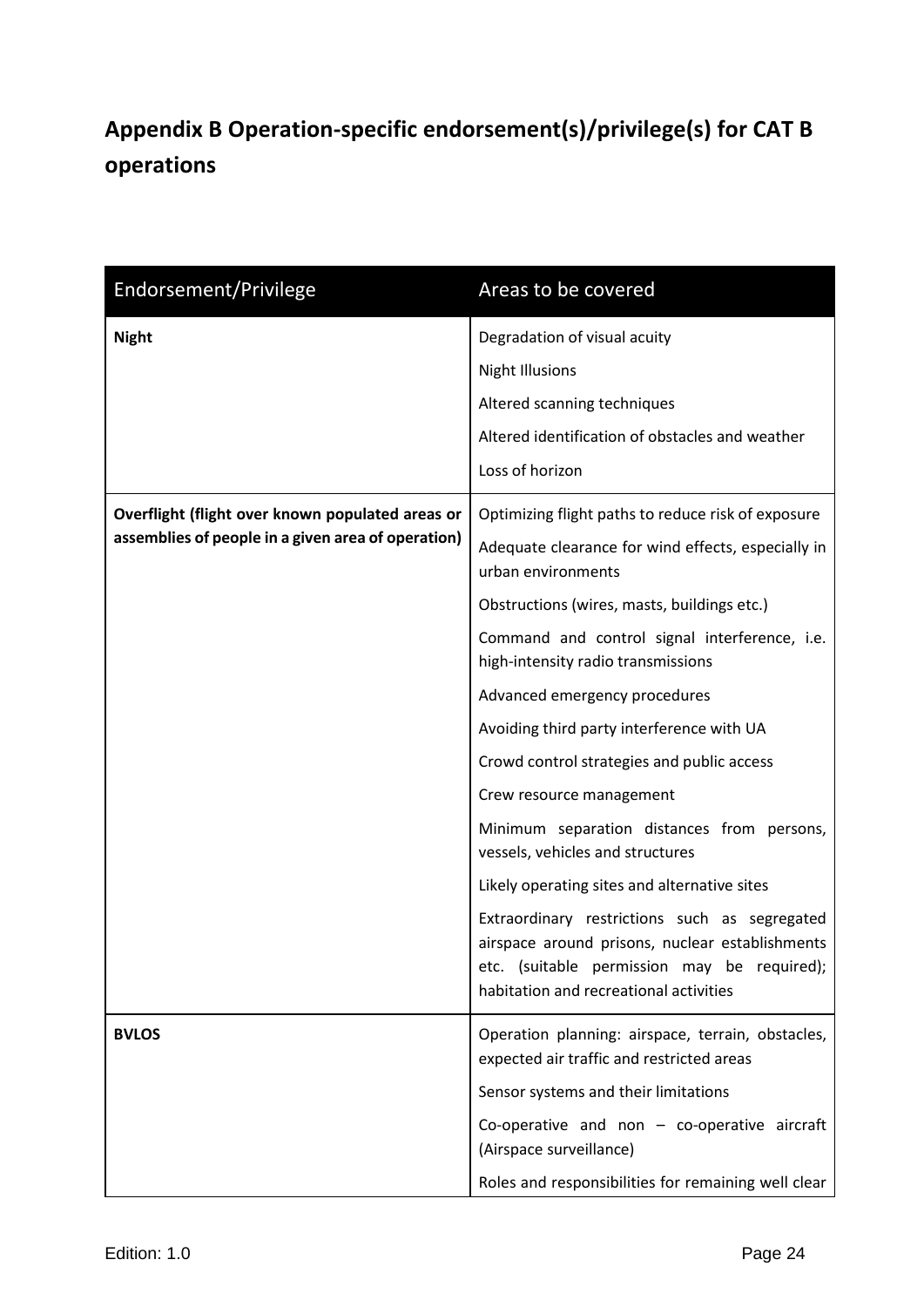|                                                | of collision avoidance                                                                                                |  |
|------------------------------------------------|-----------------------------------------------------------------------------------------------------------------------|--|
|                                                | Command, control and communication<br>link<br>performance indications and limitations                                 |  |
|                                                | Signal or communications latency                                                                                      |  |
|                                                | Loss of signal or system failure planning                                                                             |  |
|                                                | Interpreting separate data sources                                                                                    |  |
|                                                | Managing data sources                                                                                                 |  |
|                                                | Crew resource management                                                                                              |  |
| Low-altitude, controlled airspace (LACA) below | Air traffic management procedures                                                                                     |  |
| <b>500 feet</b>                                | Radio communications and phraseology                                                                                  |  |
|                                                | Advanced aviation terminology                                                                                         |  |
| Non-segregated flight                          | Well clear roles and responsibilities                                                                                 |  |
|                                                | Wake turbulence                                                                                                       |  |
| <b>UTM</b>                                     | Spectrum requirements                                                                                                 |  |
|                                                | Protocols                                                                                                             |  |
|                                                | Services, capabilities and requirements                                                                               |  |
| <b>Dispensing</b>                              | Weight and balance                                                                                                    |  |
|                                                | Dispensing procedures                                                                                                 |  |
|                                                | Targeting exposure                                                                                                    |  |
|                                                | Identification of dangerous goods (Note carrying<br>of dangerous goods is a certified operation per<br>ICAO Annex 18) |  |
| <b>Multiples/Swarming</b>                      | Human factor limitations                                                                                              |  |
|                                                | Crew resource management                                                                                              |  |
|                                                | Navigating multiple platforms                                                                                         |  |
|                                                | Recognizing system failures                                                                                           |  |
|                                                | <b>Emergency containment procedures</b>                                                                               |  |
| Cargo                                          | Weight and balance                                                                                                    |  |
|                                                | Load securing                                                                                                         |  |
|                                                | Dangerous good awareness                                                                                              |  |
| Launch and recovery (Special equipment)        | <b>Operating procedures</b>                                                                                           |  |